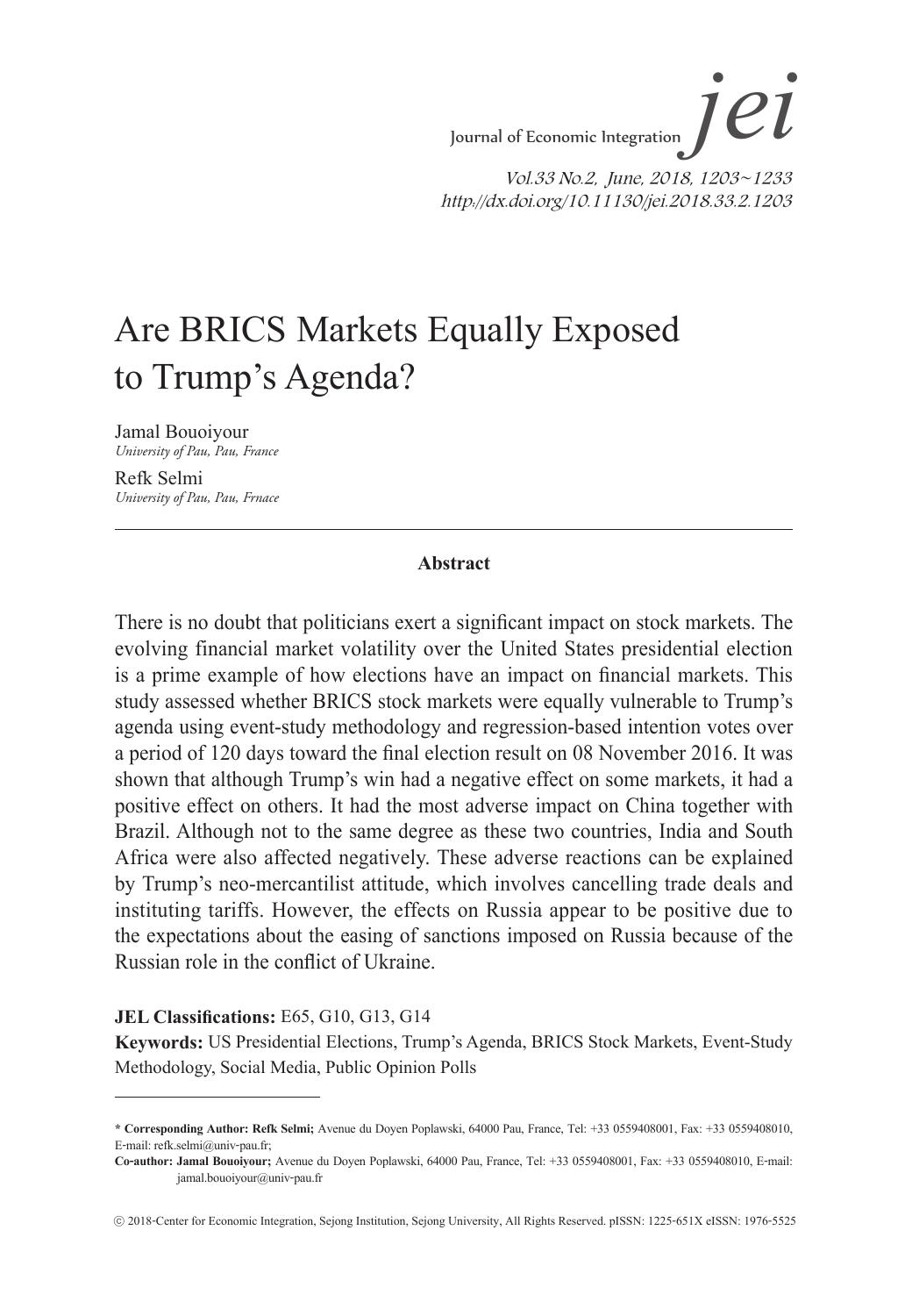Vol.33 No.2, June, 2018, 1203~1233 Jamal Bouoiyour and Refk Selmi *i et yol.33 No.2, June, 2018, 1203-1233*<br>*http://dx.doi.org/10.11130/jei.2018.33.2.1203* 

## **I. Introduction**

Even though a recent study (Bouoiyour and Selmi 2016a) has examined how United States stock markets would react to Trump's win, a number of other countries witnessed their markets respond significantly after the polls closed. Trump's *America First* protectionist plans may have a significant negative effect on the emerging markets including BRICS. Trump threatened to cancel the tariff-cutting Trans-Pacific Partnership trade agreement between the United Nations and various emerging countries. Although it remains unclear whether or not Trump's threats will translate into actual economic and political policies, market participants appear to be concerned by ongoing volatility because of Trump's protectionist rhetoric. All BRICS leaders have aimed, undoubtedly, to promote economic growth and curtail a loss of foreign capital while controlling political turmoil and overcoming harmful protectionism consequences. But the reduced trade would put the world on a lower economic growth trajectory (The International Monetary Fund, 2016). In this context, it may be beneficial for market participants to differentiate between the countries that are best able and those that are unable to avoid the adverse effects of uncertainty surrounding Trump's economic agenda.

Given these considerations, this study seeks to answer various critical questions, which follow. *What does Trump's election victory mean for BRICS shares? Are BRICS stock markets equally exposed to Trump's plans?* To address these questions, the standard market model event-study methodology, which was originally described by Dodd and Warner (1983) and Brown and Warner (1985), was employed. This study aims to investigate the average stock market response to a specific stock market event (in particular, the announcement of Trump's victory on November 08, 2016). Another purpose of this study is also to assess BRICS stock returns in relation to voter intentions based on social media (Twitter), search engine queries (Google Trends) and polling data as indicators of public interest-levels in the United States presidential election. We found that BRICS stock markets were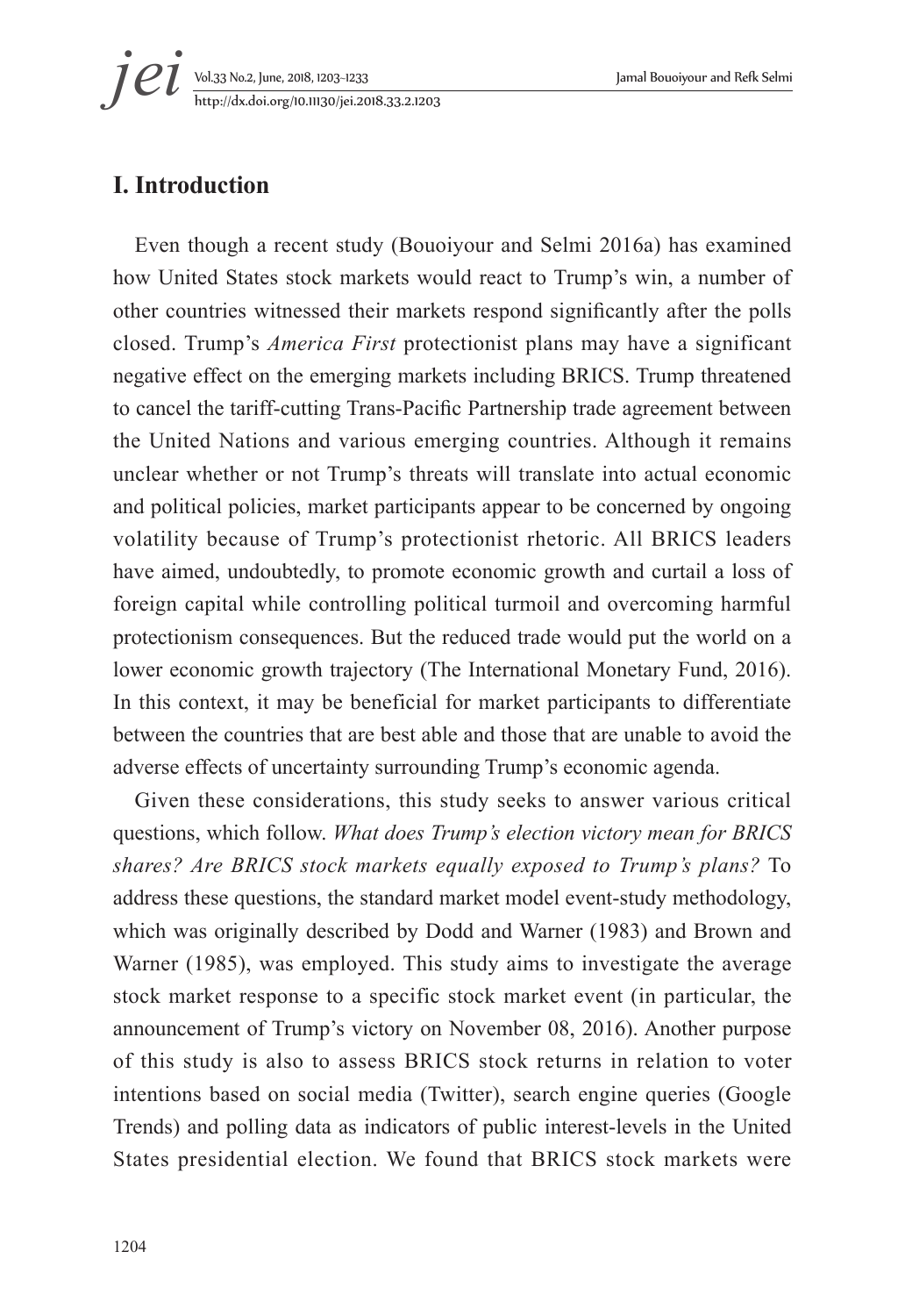*heterogeneously* exposed to Trump's win at the polls. While some markets emerged as losers, namely, China, Brazil, India and South Africa, in that order, others appeared to be winners, in particular, Russia. Donald Trump's victory has been viewed as detrimental for BRICS markets especially because of his protectionist rhetoric. However, a potential factor, which has made investors more inclined toward Russian shares is the possible easing of western sanctions against Russian companies.

The outline of the paper is as follows: Section II discusses the theory on the effect of political uncertainty on financial markets. Section III describes the methodology and data employed in this study. Section IV reports the main findings, and Section V concludes.

### **II. Background**

Political risk is associated with heavier stock return volatility. In general, stock markets are influenced by expected future economic policy decisions of a new government and the resulting circumstances of such policies (Brogaard and Detzel 2015, Schiereck *et al*. 2016). Such policy changes are inclined to place downward pressure on stock prices, particularly if the uncertainty is extreme (Pastor and Veronesi 2012). Once the political uncertainty becomes less pronounced, stock prices normally improve (Pantzalis *et al*. 2000). However, the effects of various events may be persistent. For instance, in relation to Brexit, the uncertainty is likely to remain high until the future relations between the United Kingdom and the European Union become clearer. In the interim, it continues to exert a harmful influence on stock prices (Bouoiyour and Selmi 2016b, Schiereck *et al*. 2016).

Even though political uncertainty may take various shapes and forms including changes in the government, and in the domestic and foreign policies, this study focused on a particular kind political uncertainty, namely, that associated with elections. The latter constitutes a major event for the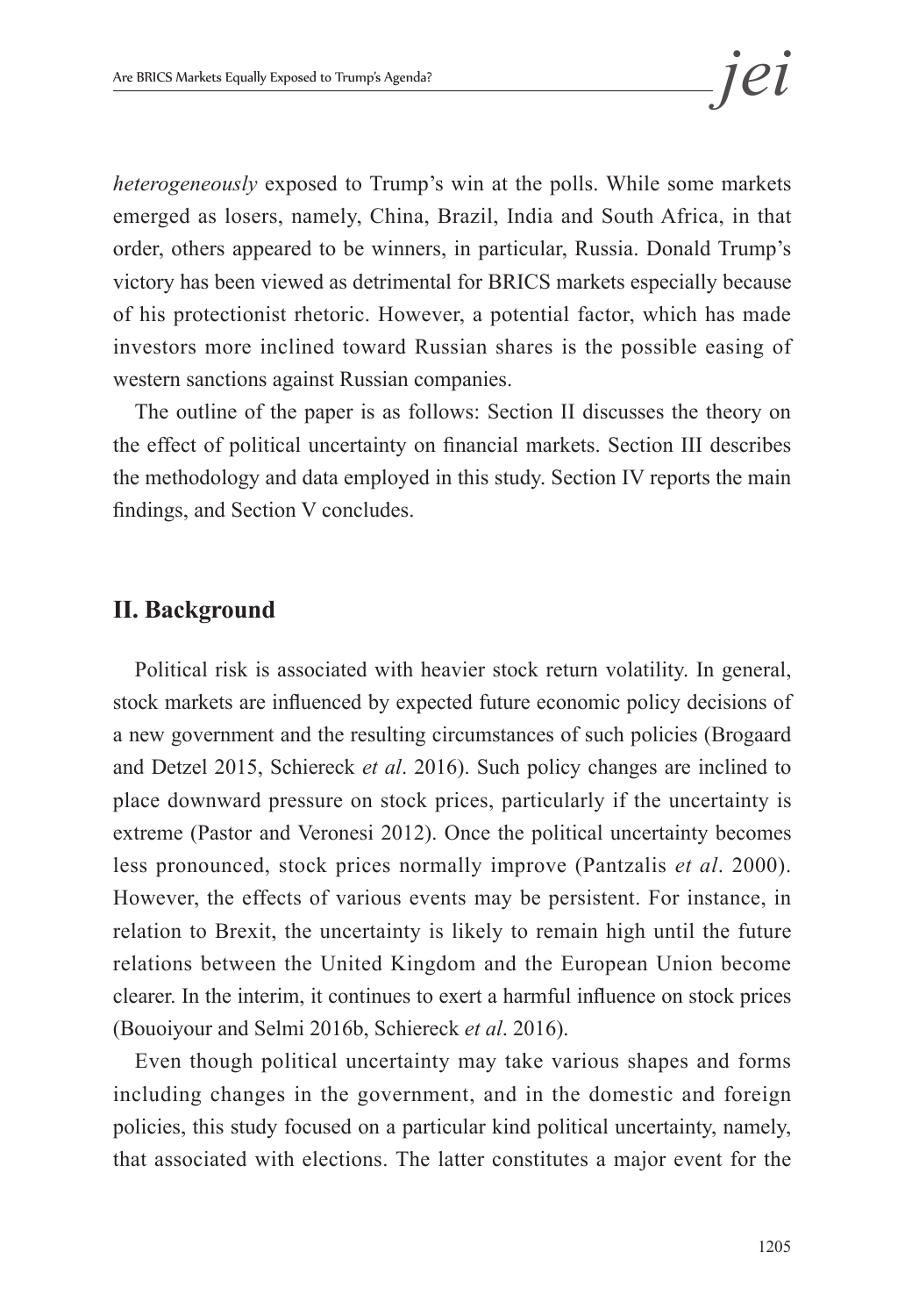# Vol.33 No.2, June, 2018, 1203~1233 Jamal Bouoiyour and Refk Selmi http://dx.doi.org/10.11130/jei.2018.33.2.1203 *jei*

re-distribution of political power and accordingly, may have significant implications for the future political and economic prospects of a country. There has been considerable debate on the impact of elections on asset price variation (Kim and Mei 2001, Akmedov and Ekaterina 2004, Canes-Wrone and Jee-Kwang 2014, Bouoiyour and Selmi 2016a). Furthermore, there is a significant consensus that political uncertainty renders financial markets extremely volatile, particularly after close elections or in response to election results that may lead to radical policy changes (Canes-Wrone and Jee-Kwang 2012). There are three reasons an election may exacerbate financial market volatility. Firstly, heightened political uncertainty related to the election outcome may intensify the asymmetries between informed and uninformed market participants. Secondly, a deeper uncertainty over a presidential election in the United States may amplify the ambiguity across market participants about economic fundamentals and accordingly, have an impact on the value of shares. Trump's victory ignited uncertainty about the policies he would pursue. Several analysts proclaimed that the only certainty about the United States President-elect Donald Trump's incoming administration involved the uncertainty that it would generate. This has been seemingly true with regard to a principal area of policy that is regarded as sensitive. It was believed that if the Trump administration cut taxes and undertook a massive infrastructure program, America's budget deficits would increase substantially. This in conjunction with the Federal Reserve's gradual interest rate increases would appreciate the dollar and the so-called emerging-market currencies would deteriorate; this would result in money from the rest of the world being transferred to the United States. This was perceived as a very anxious prospect if not terrifying. Thirdly, political uncertainty in elections may disrupt the normal functioning of financial markets; this has been evident since Trump's proclamations on various topics such as the withdrawal from North America Free Trade Agreement (NAFTA) and the re-negotiation in free-trade agreements, which has resulted in more isolated and less open United States markets. This remains dependent on the opinion of congress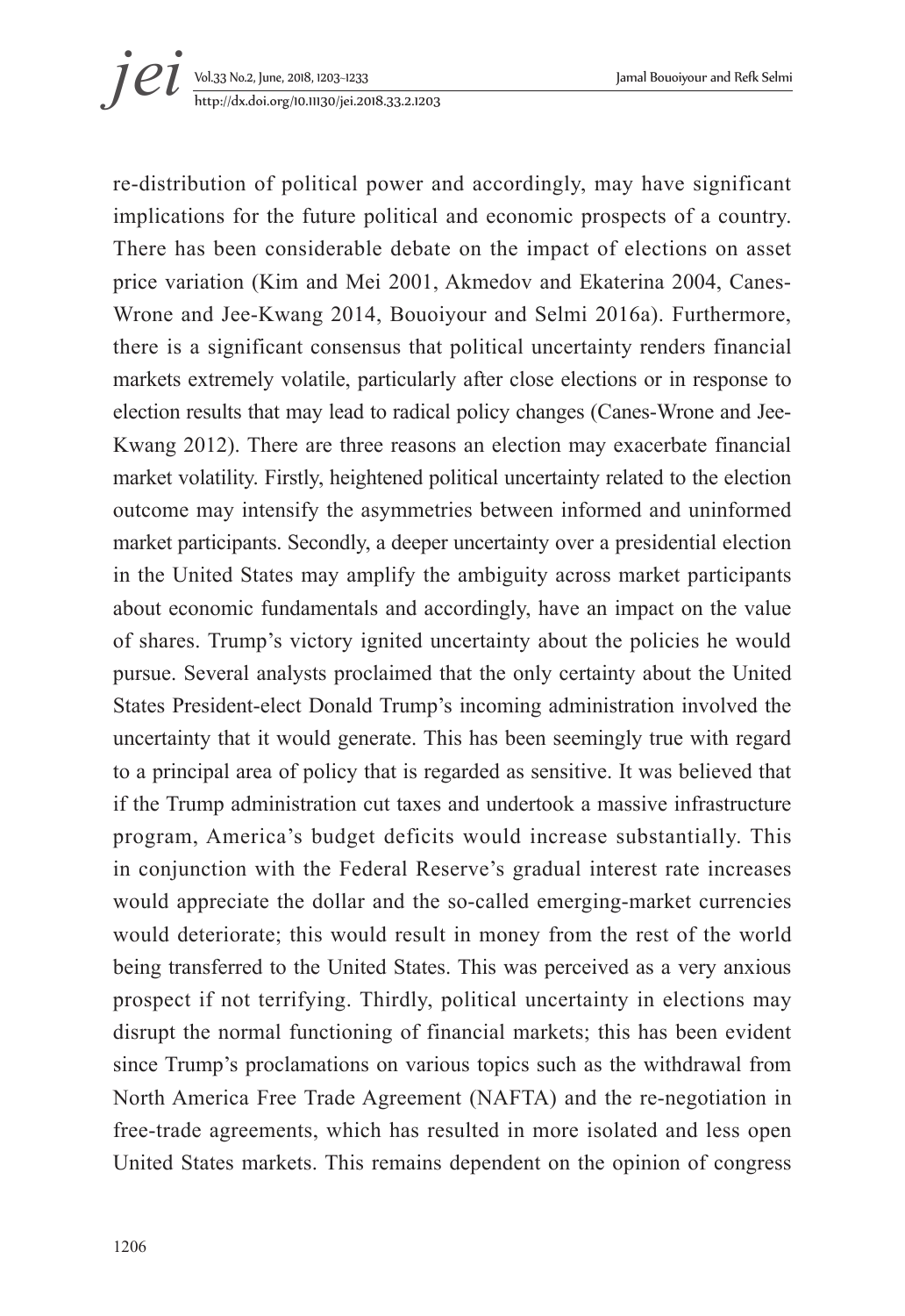as well as the legal challenges from private firms, which may play a pivotal role in deterring Trump's administration from implementing these measures (Bouoiyour and Selmi 2016a). All of these considerations may be of the utmost relevance for politically sensitive industries, that is, companies whose economic fortunes are more likely to be significantly influenced by political continuity or discontinuity.

Much effort has been expended in refining measures of uncertainty (Bloom 2009, Bloom *et al*. 2012, Cesa-Bianchi *et al*. 2014, Jurado *et al*. 2015). Uncertainty may be defined as the conditional volatility of a disturbance that is unforecastable. A challenge in analyzing the uncertainty and its dependence on other macro-economic and financial phenomena empirically is that no objective measure of uncertainty exists. In this study, the uncertainty related to the United States political elections was analyzed through two dimensions: (i) the way in which the 2016 United States presidential election was communicated by the media and social networking as well as public opinion polls; and (ii) the time leading up to the election or the time of government transition after the election by using a dummy variable for the day of the announcement of the election result.

### **III. Methodology and Data**

To quantify the effects of Trump's election on BRICS stock markets, two methodological steps were conducted. First, the impact of the 2016 United States election event, a dummy variable that takes a value 1 on November 8, 2016 and 0 otherwise, on the BRICS abnormal returns was analyzed. Second, the impact of the intentions of the voters on the BRICS stock returns was assessed. More specifically, a new approach to identify people's opinions about Trump's win by using data from social media, search engine queries and public opinion polls was provided.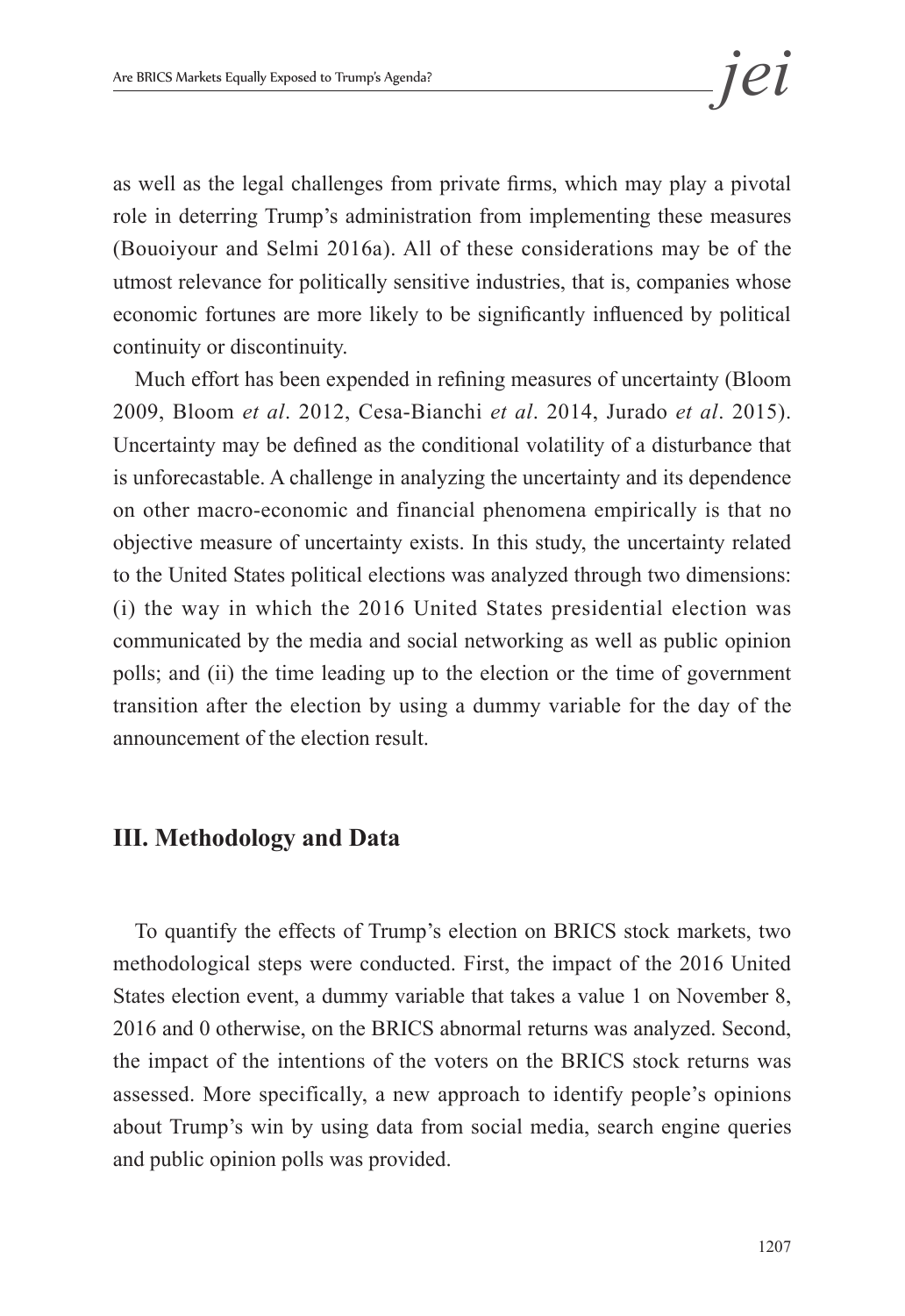*i et yol.33 No.2, June, 2018, 1203-1233*<br>*http://dx.doi.org/10.11130/jei.2018.33.2.1203* 

#### **A. Event-study methodology**

Event-study methodology, first proposed by Warner (1983) and Brown and Warner (1985), is designed to examine the impact of a specific event on a dependent variable. The stock price is a dependent variable that is commonly used in event studies. An event study is an analysis of the changes in stock price beyond expectations (abnormal returns) during a precise period of time (event window) such that the abnormal returns are attributed to the onset of such event. Specifically, the purpose is to test if there is an abnormal stock price effect associated with an event. Day "0" is defined as the day of the event for given stocks. Thereafter, the estimation and event windows can be determined (Figure 1). The interval  $[T_1+1, T_2]$  is the event window with length  $L_2 = T_2 - T_1$ -1, whereas the interval  $[T_0+1,T_1]$  is the estimation window with length  $L_1 = T_1$ - *T*0 -1. The length of the event window often depends on the ability to date the announcement accurately. If one is able to date it precisely, the event window will be less lengthy and capturing the abnormal returns will be more satisfactory.

#### **Figure 1. Event-study windows**



In this study, for each BRICS equity a maximum of 120 daily stock returns observations for the period around the final election result was employed; beginning at day -110 and ending at day  $+5$  relative to the event. The first 110 days (-115 through -5) was denoted as the estimation period and the following 11 days (-5 through +5) as the event period. The Cumulative Abnormal Return (CAR) for sector *i* during the event window  $\lceil \tau_i, \tau_2 \rceil$  surrounding the event day  $t = 0$ , where  $\lceil \tau_1, \tau_2 \rceil = \frac{\epsilon}{7} - 5; +5$ , was expressed as follows: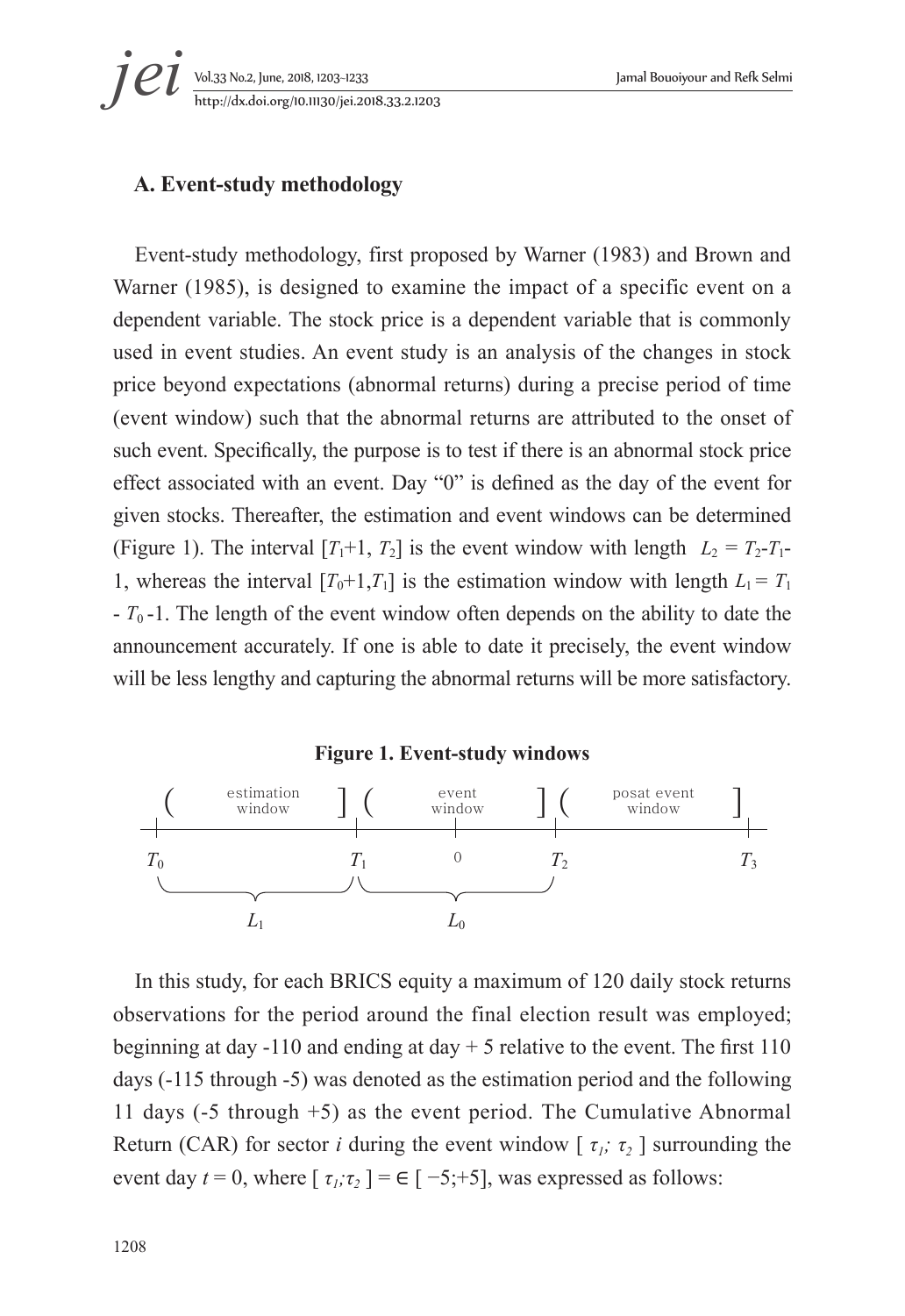$$
CAR_{i,[\tau_1,\tau_2]} = \sum_{t=\tau_1}^{\tau_2} + (R_{i,t}\hat{\alpha}_i - \hat{\beta}_i R_{M,t})
$$
(1)

where  $CAR_{i[\tau_i, \tau_2]}$  is the cumulative abnormal return of share *i* during the event window  $[\tau_i; \tau_2]$ ,  $R_{i,t}$  is the realized return of stock *i* on day *t*,  $R_{M, t}$  is the return of the benchmark index of stocks *i*,  $\alpha_i$  and  $\beta_i$  are the regression estimates from an Ordinary Least Squares (OLS) regression for 110 trading day estimation period until *t* = −5. The MSCI emerging stock market return was employed as the benchmark index. The event day for the Trump election was determined as November 8, 2016.

Subsequently, an OLS regression of the observed cumulative abnormal return for each of the BRICS shares on the announcement day of the Trump victory was estimated. For this purpose, the daily data for the stock market indices of Brazil's Ibovespa, China's Shanghai index, Russia's Russia Trending System (RTS) index, India's National Stock Exchange (NSE) and South Africa's Financial Times Stock Exchange / Johannesburg Stock Exchange (FTSE/JSE) were employed.

The equation to estimate this was denoted as:

$$
CAR_{i,[\tau_1,\tau_2]} = \delta_0 + \delta_1 Event + \varepsilon_i
$$
 (2)

where  $CAR_{i,[\tau_1,\tau_2]}$  is the cumulative abnormal returns (the dependent variable), *Event* is a dummy variable, which was accorded the value of 1 on the day of the outcome of the United States election and 0 otherwise, and *ε* is the error term.

A further objective of this study was to determine whether the event-study findings were sensitive to the inclusion of potential control variables. In general, major global financial and economic factors could be channels through which fluctuations in the world's economic and financial conditions are transmitted to BRICS stock markets. These factors include the West Texas Intermediate (WTI) oil price, the world gold price (*Gold*) and the silver price (*Silver*). The *WTI* has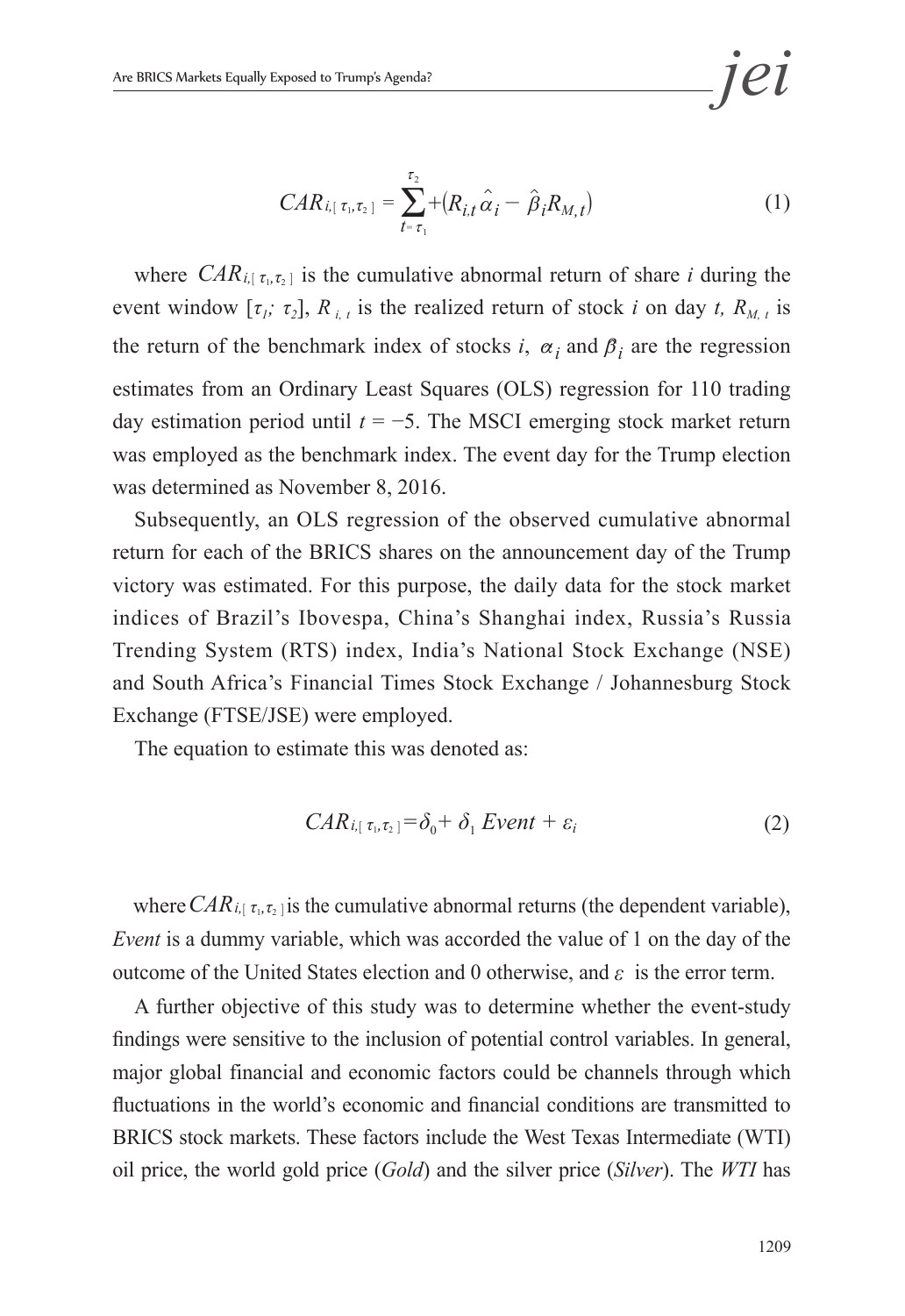

been widely used in literature as the benchmark price for global oil markets. *WTI* crude oil is among the most traded oil on world markets and therefore, is significantly affected by macro-financial variables. Because of significant increases in uncertain circumstances, the precious metals of gold and silver have been perceived as a hedge against sudden shocks and also a safe haven in extreme stock market fluctuations (Baur and Lucey 2010, Hood and Mallik 2013). In accordance with Baur and McDermott (2010), the safe havens were characterized by their significant, negative correlations with asset markets during financial turmoil or troubled times. In addition, a considerable increase in Bitcoin's value alongside the announcement of Trump's victory has resulted in its validity as a safe haven investment. As a reaction to the uncertainty surrounding the results of the United States election, the asset markets throughout the world decreased as investors were concerned about ongoing volatility. This has resulted in a trend of questioning the effectiveness of standard financial structures. Possibly, the digital currency might be providing a decentralized alternative to fiat currencies during a time of economic or geopolitical unrest. The *WTI*, *Gold,* and *Silver* prices data were sourced from DataStream of Thomson Reuters, while the Bitcoin price data in United States dollars was obtained from CoinDesk at www.coindesk. com/price. The variables under study were transformed by employing natural logarithms to correct for heteroskedasticity and dimensional differences.

The function to estimate is expressed as follows:

$$
CAR_{i,[\tau_1,\tau_2]} = X_0 + X_1 Event + X_2WTI + X_3Gold + X_4 Silver_t + X_5Bitcoin_t \mathcal{G}_i
$$
 (3)

where  $CAR_{i,[\tau_i, \tau_2]}$  is the cumulative abnormal returns and  $v_i$  is the error term.

#### **B. A regression-based intention votes**

Event-study methodology, is based on a regression estimation of abnormal returns that helps to answer whether BRICS equities uniformly responded to the announcement of Trump's victory. Including Internet concern as a quantitative measure is to see whether extracting public moods related to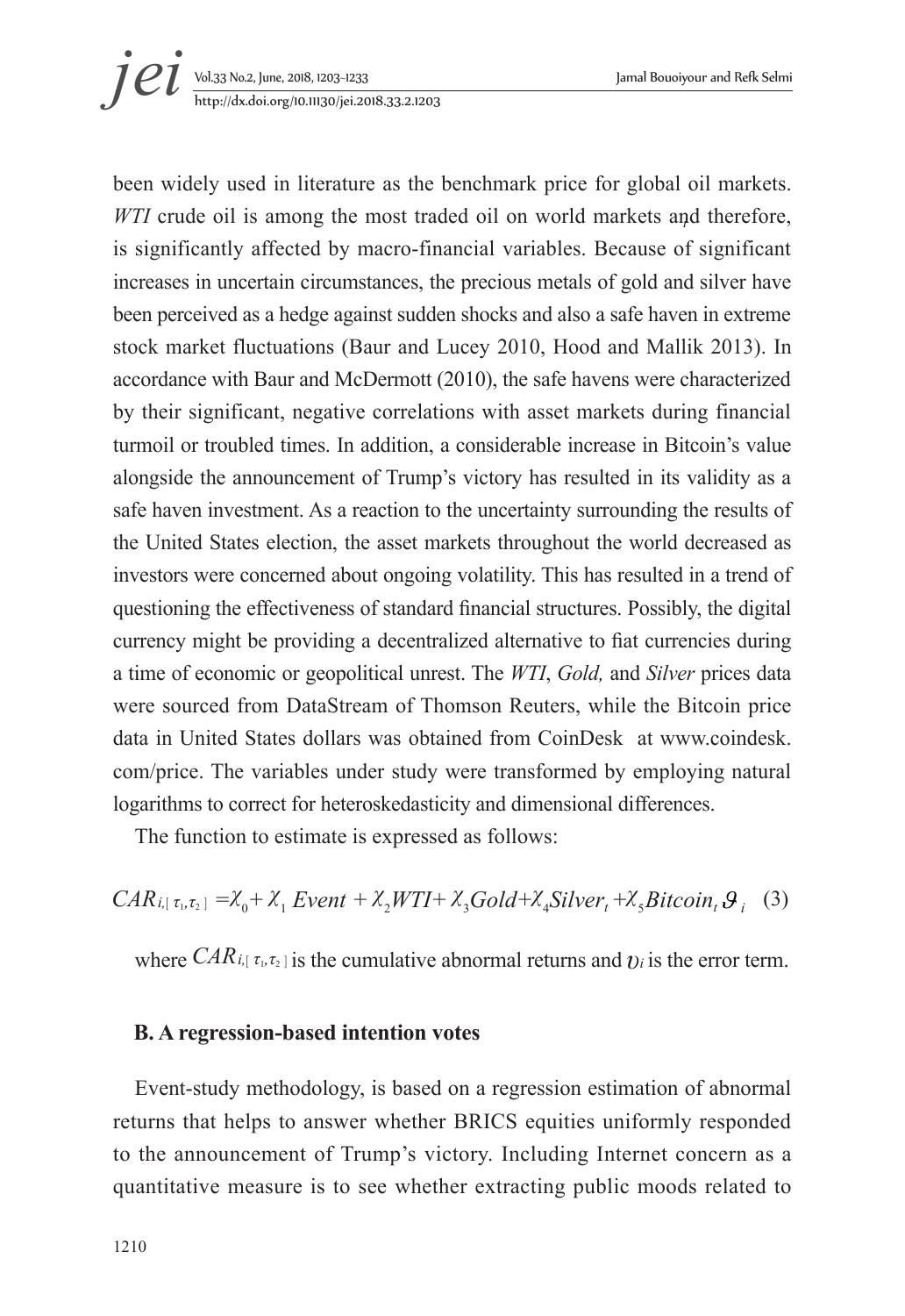Trump and the United States election exerted a significant influence on BRICS stock markets. Millions of people interact with search engines daily; thus, valuable sources of data in relation to Trump over the election period and the 2016 United States election were produced. The internet search is a possibility to analyze public opinions concerning the election.

Recent studies have evaluated how online information predicted Brexit (Mitchell *et al*. 2012, Bouoiyour and Selmi 2015, among others) as well as the economic and financial costs of it (Bouoiyour and Selmi 2016 a,b). These studies have attempted to demonstrate that social media discussion and engine search-related queries different events (Grexit, Brexit, 2016 US presidential elections etc.) could be of employed to track the evolution of markets' beliefs about the outcome of a particular event. Twitter has become very popular among financial professionals. It permits them to comment on economic and political events, and to express their views to either the followers and/or even a wider audience in an extremely rapid way. The advantage of using Twitter data for research purposes is that (i) users not only receive information, but can actively share information; and (ii) tweets can be used to extract not only a consensus opinion about such an event, but also the degree of agreement or disagreement.

Another objective of this study was to use public opinion polls to measure the intention votes toward Trump. The pollsters' reports and press releases are often initiated by asking a specific question and subsequently, graphs detailing the statistical proportions of poll respondents' answers are presented. In the particular United States presidential election, the question were: "*If the general election were held today, and the candidates were Hillary Clinton of the Democrats and Donald Trump of the Republicans, for whom would you vote? If you are not sure, or would not vote, toward which candidate would you lean?*" The results were employed to explain the variation of BRICS stock returns.

In brief, OLS regressions of the Stock Market Return (*STR*) for each BRICS country on three intention votes' indicators (Google Trends, Twitter searches and polling data transformed in log) were estimated. *STR* was calculated by considering the ratio stock price (in log) at time *t* and the lagged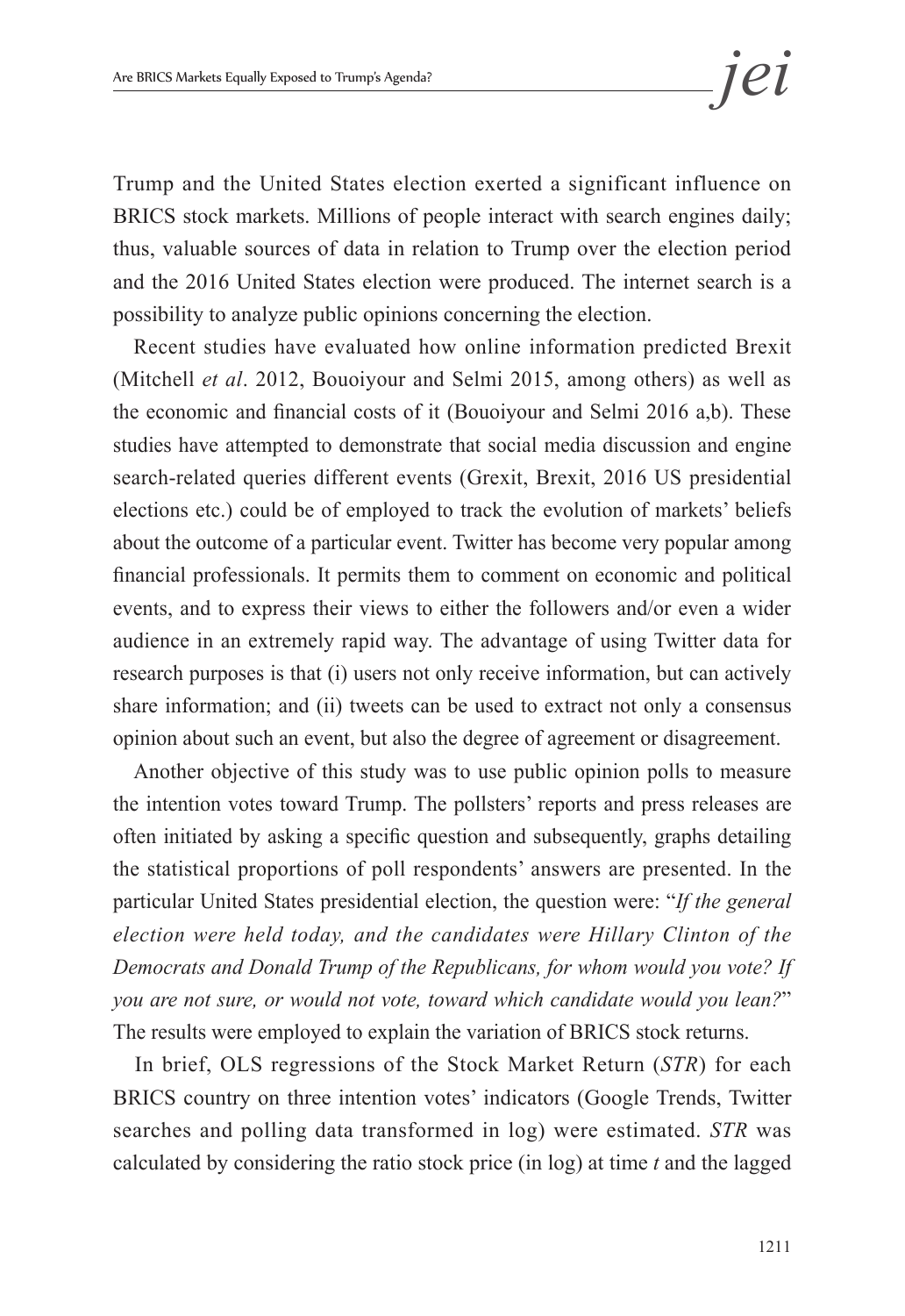Vol.33 No.2, June, 2018, 1203~1233 Jamal Bouoiyour and Refk Selmi *i et yol.33 No.2, June, 2018, 1203-1233*<br>*http://dx.doi.org/10.11130/jei.2018.33.2.1203* 

stock price, i.e., 
$$
STR_t = \log(\frac{P_t}{P_{t-1}})
$$
 where  $P_t$  is the stock price.

$$
STR_t = \lambda_0 + \lambda_1 \ GoogleTrend_t + v_i \tag{4}
$$

$$
STR_t = \theta_0 + \theta_1 \text{ Twitter}_t + t_i \tag{5}
$$

$$
STR_t = \delta_0 + \delta_1 \, polls_t + \tau_i \tag{6}
$$

where  $v_i$ ,  $t_i$  and  $\tau_i$  are the error terms.

To avoid possible methodological bias with reference to omitted variables, a vector of additional explanatory variables, which was discussed previously was incorporated in the models (4), (5), and (6). The following equations were estimated:

$$
STR_t = \eta_0 + \eta_1 Google Trends_t + \eta_2 WTI_t + \eta_3 Gold_t + \eta_4 Silver_t + \eta_5 Bitcoin_t + \xi_i(7)
$$

$$
STR_t = v_0 + v_1 \text{Twitter}_t + v_2 \text{WTI}_t + v_3 \text{Gold}_t + v_4 \text{Silver}_t + v_5 \text{Bitcoin}_t + \zeta_i \tag{8}
$$

$$
STR_t = \beta_0 + \beta_1 polls_t + \beta_2 WTI_t + \beta_3 Gold_t + \beta_4 Silver_t + \beta_5 Bitcoin_t + \gamma_i
$$
 (9)

where  $\zeta_i$ ,  $\zeta_i$  and  $\gamma_i$  are the error terms.

Daily time-series data related to the Trump and United States presidential election during the period from August 01, 2015 until 31 December 2016 was utilized. The search engine queries index for the the terms '*Trump*' and '*2016 US presidential elections*' were retrieved from Google Trends at http://www.google.com/trends/. Note that in Twitter, United States election was associated with Trump's victory and it was not possible to retrieve keywords in Twitter. Hashtags for # Trump were available only in Twitter (https://www.hashtags.org/). The polling data can be collected from The New York Times at https://www.nytimes.com/interactive/2016/ upshot/presidential-polls-forecast.html#trend or Real Clear Politics at http://www. realclearpolitics.com/epolls/latest\_polls/. For more details about how to extract data of the indicators of intention votes toward Trump (i.e., Google Trends, Twitter, polls), please see Appendix 2.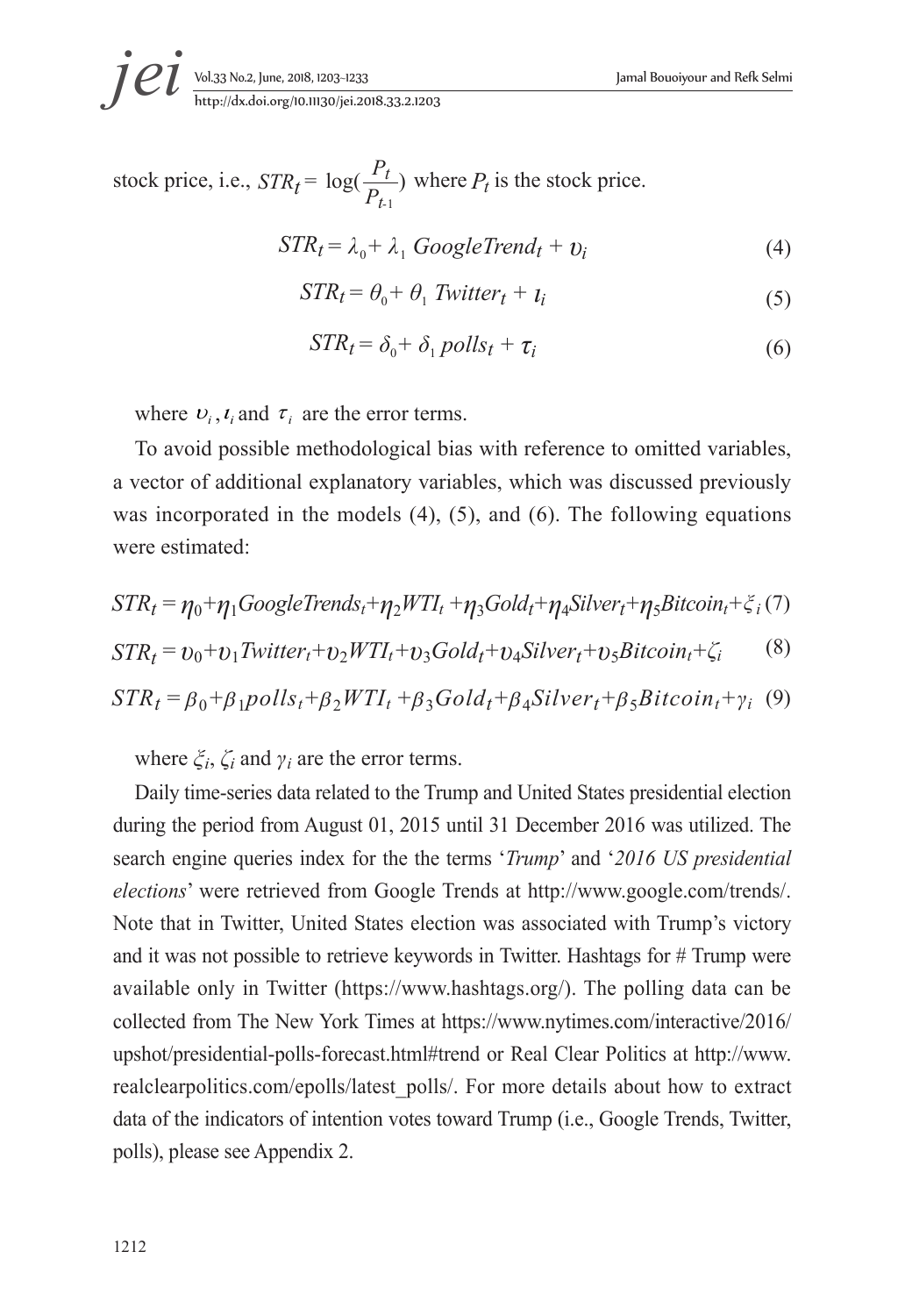

## **IV. Results**

#### **A. Event study results**

In Figure 1, the CAR performance of BRICS stocks over the announcement of Donald Trump's win in United States presidential election on 8 November 2016 is graphically depicted. An examination of the graphs reveals that the BRICS stock markets were not equally exposed to the United States election outcome either for the day relative to the announcement of Trump's victory (*t*=0) or for the [−5; + 5] event window. Although all the emerging markets faced evolving volatility, Trump's unexpected triumph was likely to exert heterogeneous effects on BRICS equities. Two groups of countries may be distinguished. The first group includes Brazil, India, China, and South Africa where a sharp decrease in stock values was experienced during the election day and over the  $[+1; +5]$  event window. The second group comprised Russia where a marked increase in the abnormal stock returns over the  $[0; +5]$  event window was noted.



**Figure 1. Cumulative abnormal returns of BRICS stocks**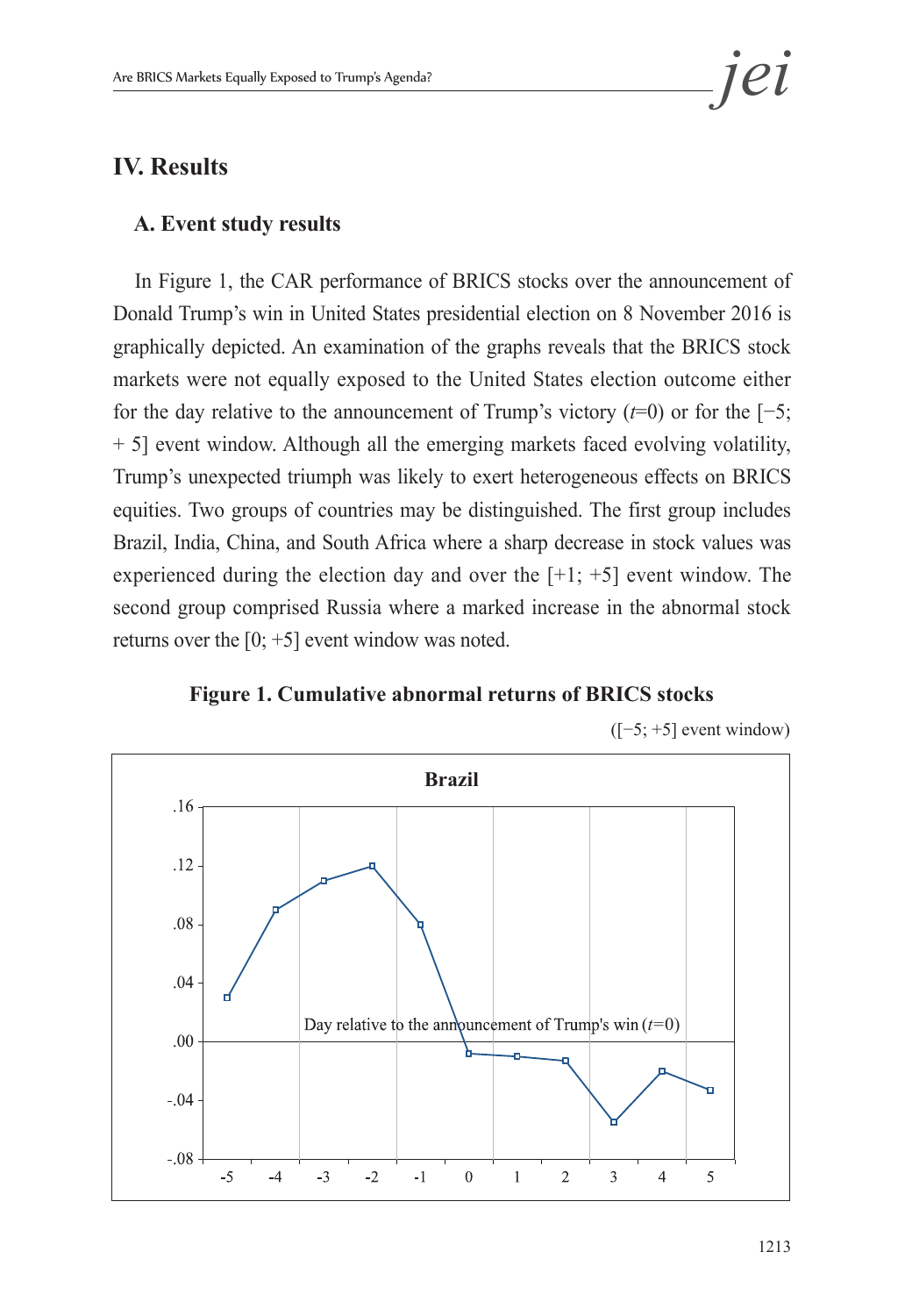

(continued)



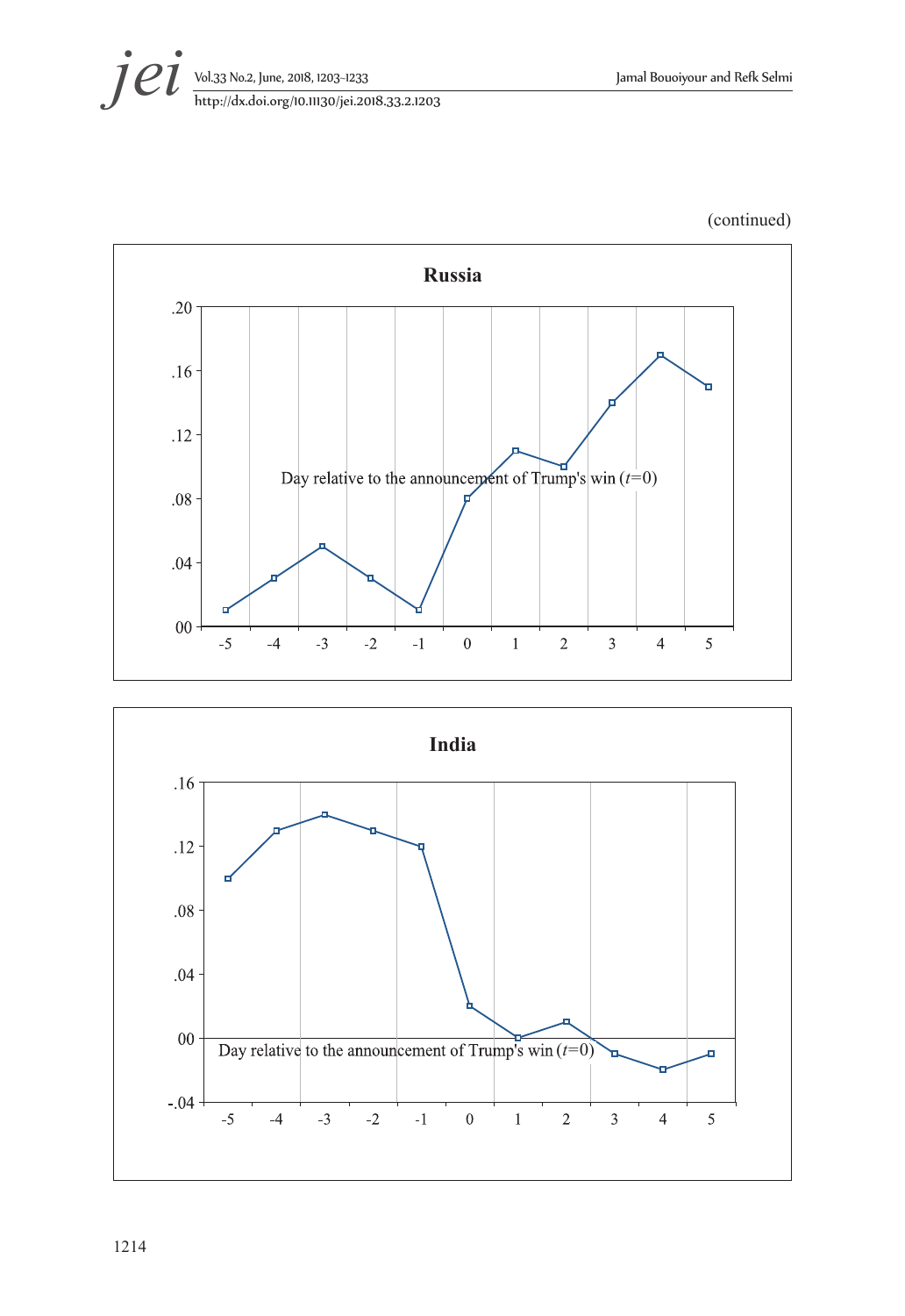





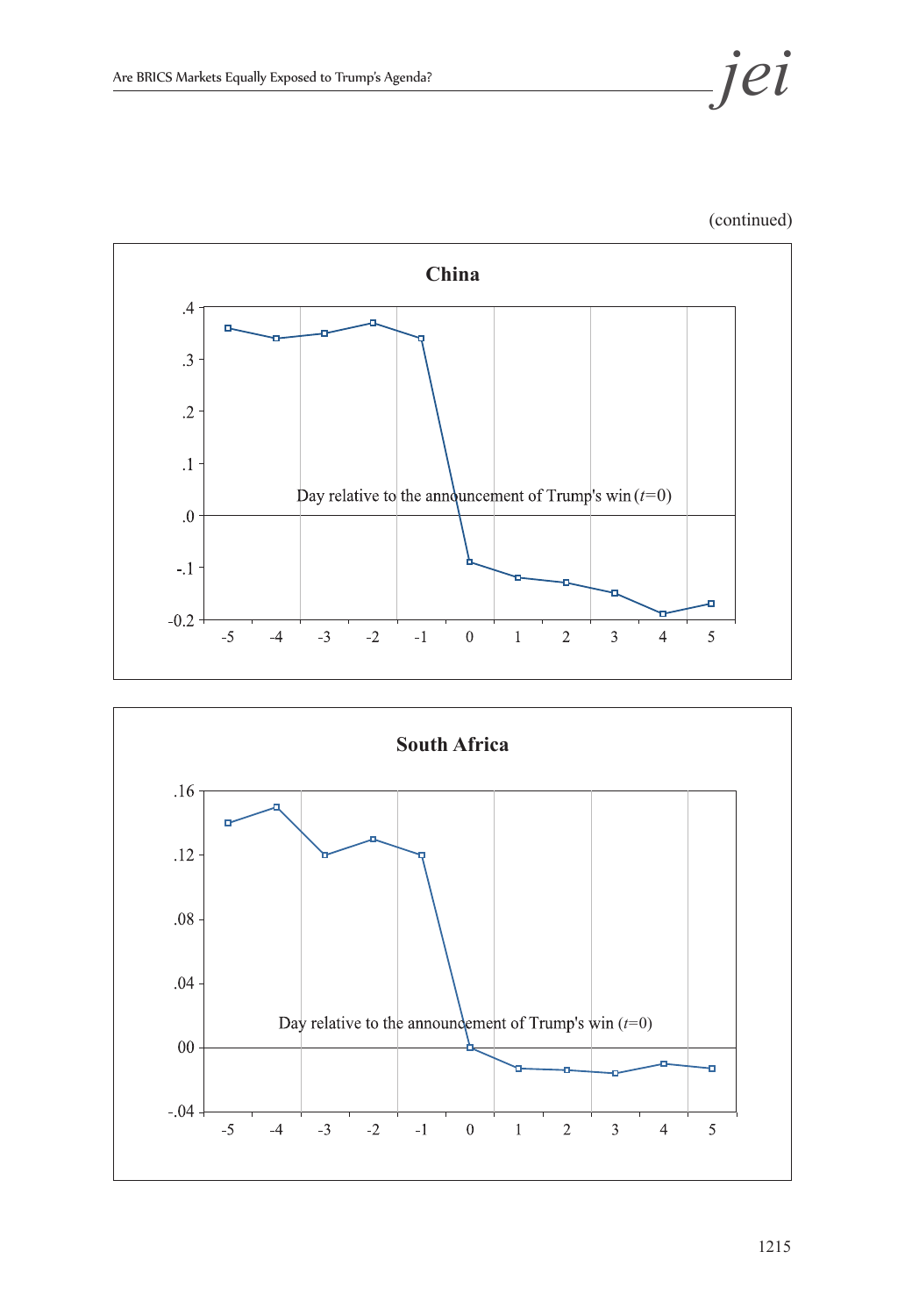

The results of the stock event study without considering potential control variables (i.e., unconditional analysis) are displayed in Table 1. It was revealed that the announcement of Trump's win (the event day  $[0, 0]$ ) resulted in statistically significant negative CARs for all the BRICS countries with the exception of Russia where positive response was noted. The negative response was somewhat stronger for China and Brazil than for India and South Africa. The BRICS-market reactions did not change from being negative to positive during the  $[-1; +5]$  event window, but the strength of the responses appeared more pronounced during the post-election period. The Russian share market, by contrast, increased markedly due to this unexpected election outcome for both the  $[0, 0]$  event day and during the  $[+1, +5]$  event widow.

|                |               |              | Dependent variable: abnormal returns |               |                |
|----------------|---------------|--------------|--------------------------------------|---------------|----------------|
|                | <b>Brazil</b> | Russia       | India                                | China         | South Africa   |
|                |               |              | Event day $[0, 0]$                   |               |                |
| Constant       | 2.678432**    | 3.11678**    | 1.61345**                            | 2.13498*      | 1.89742*       |
|                | (0.0039)      | (0.0081)     | (0.0072)                             | (0.0352)      | (0.0658)       |
| Event          | $-0.09762***$ | $0.02567***$ | $-0.02211**$                         | $-0.11435**$  | $-0.00871***$  |
|                | (0.0004)      | (0.0004)     | (0.0014)                             | (0.0081)      | (0.0001)       |
| Adjusted $R^2$ | 0.69          | 0.64         | 0.66                                 | 0.71          | 0.73           |
|                |               |              | Event window $[+1; +5]$              |               |                |
| Constant       | $-4.612583*$  | 2.96105**    | 3.13492**                            | 1.765329      | 2.15934**      |
|                | (0.0355)      | (0.0046)     | (0.0035)                             | (0.1084)      | (0.0023)       |
| Event          | $-0.13567***$ | 0.099567*    | $-0.06238**$                         | $-0.15673***$ | $-0.01026$ *** |
|                | (0.0000)      | (0.03481)    | (0.0326)                             | (0.0002)      | (0.0007)       |
| Adjusted $R^2$ | 0.72          | 0.77         | 0.74                                 | 0.70          | 0.75           |

#### **Table 1. Unconditional OLS results**

(Note) This table depicts the Trump's impacts on BRICS abnormal returns. All regressions are controlled for heteroskedasticity and the *p*-values are given in parentheses.

∗, ∗∗, ∗∗∗ denote statistical significance at the 10%, 5%, and 1% levels, respectively.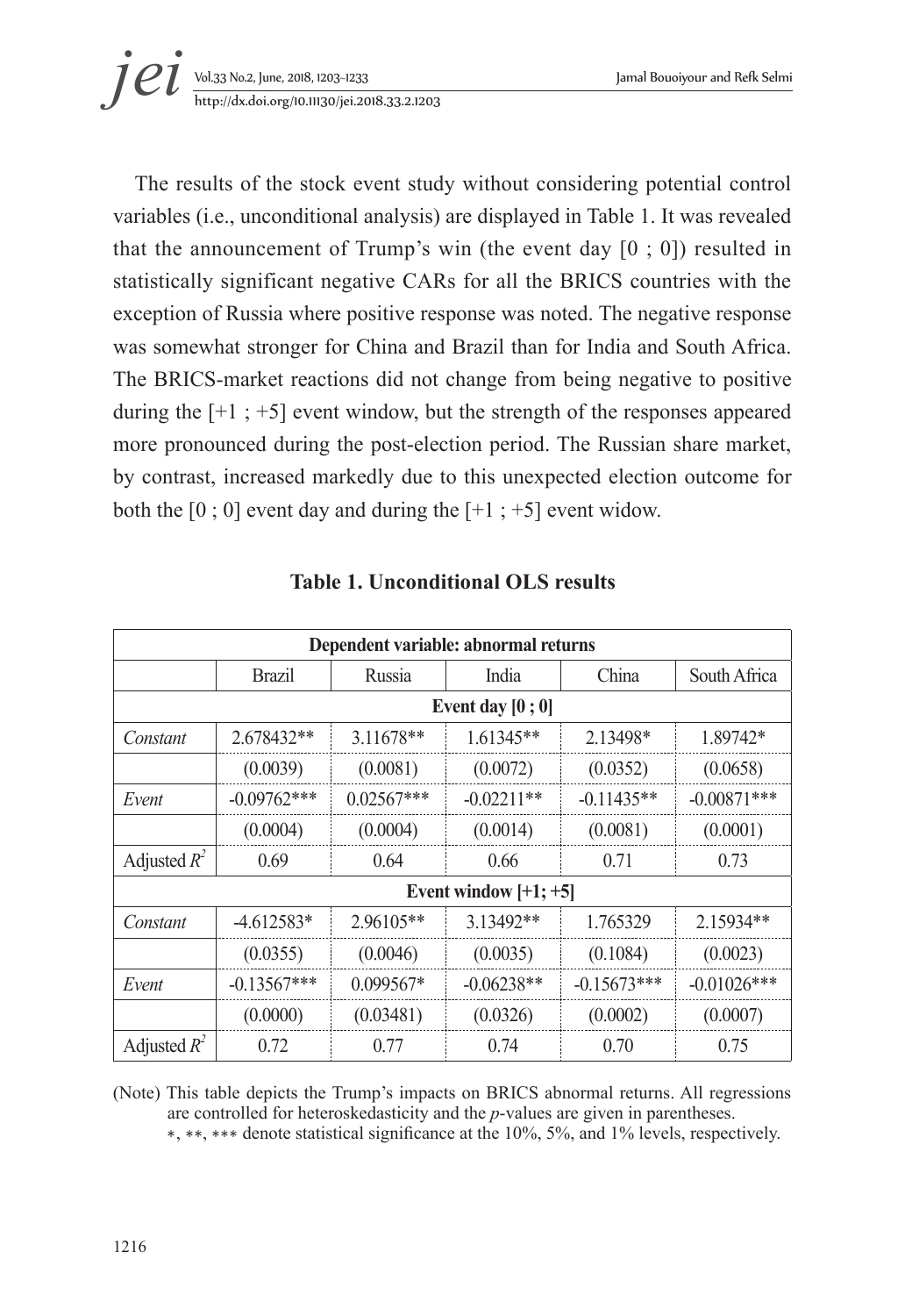By accounting for *WTI, Gold, Silver, and Bitcoin* (Conditional analysis, Table 2), some changes with respect to the strength of the Trump's victory effect. Precisely, the *Event*'s coefficient became stronger by moving from the unconditional (Table 1) to conditional analysis (Table 2); this was true during the  $[0; 0]$  event day and  $[+1; +5]$  event window. However, the announcement of the Trump triumph in the 2016 United States election had varying effects across the BRICS area. This event classified the BRICS equities as losers, in the order, China, Brazil, India and South Africa, and winners, namely, Russia. The *WTI* affected the BRICS abnormal share returns variously depending on whether the country is an oil importer or oil exporter. While it exerted a positive effect on the Russian market (exporter), its effect on the rest of BRICS (importers) stock returns appeared to be negative. The gold and silver prices had a negative influence on the abnormal cumulative returns for all the countries under study. Thus, these metals had not lost their usefulness as a safe haven to protect the uncertainties connected with Trump's presidential victory. The implication of the negative influence of Bitcoin on BRICS share returns was that the investors in the considered countries turned to the digital currency as a refuge from weaker fiat currencies.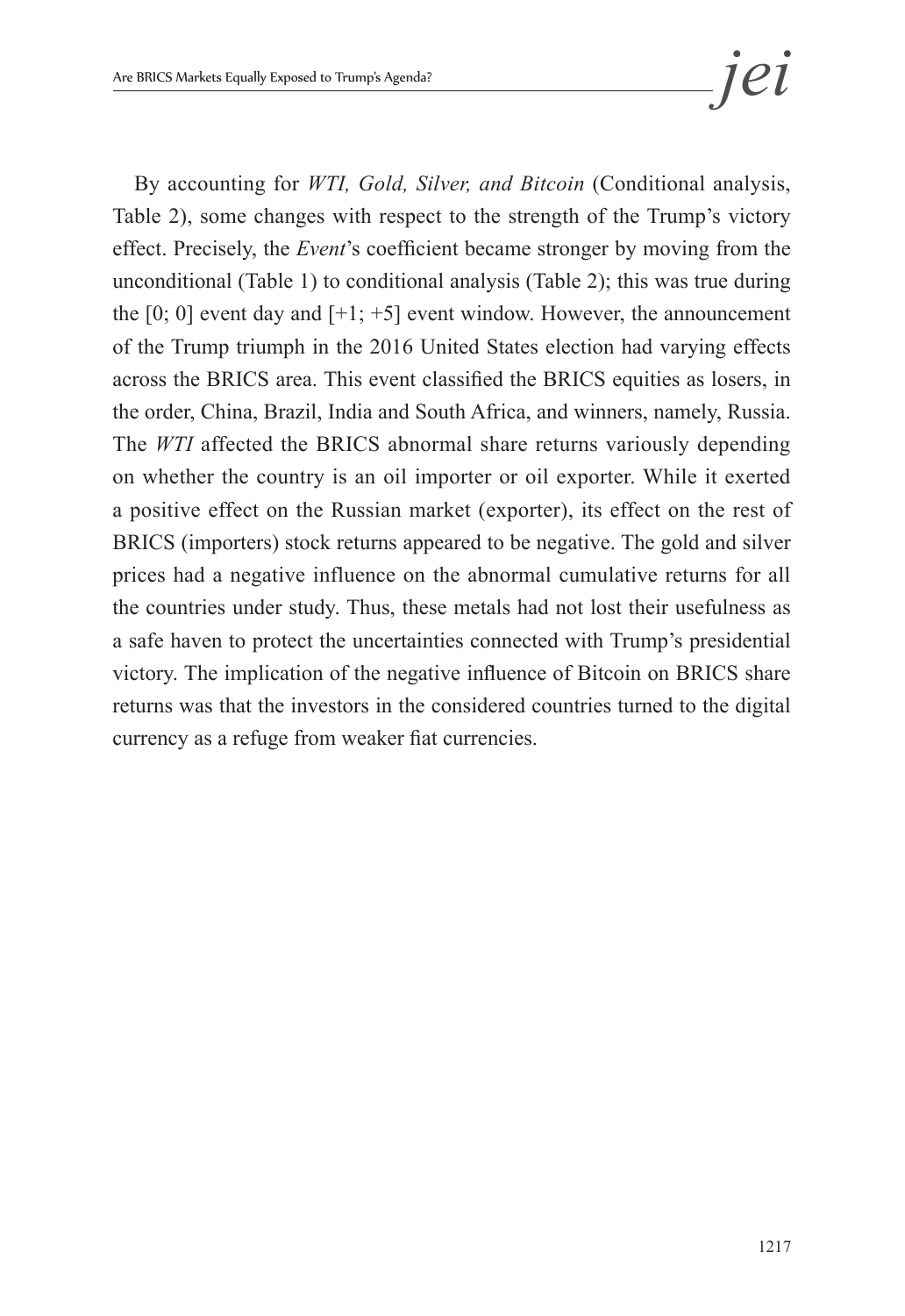| $\frac{1}{2}$                |  |
|------------------------------|--|
| $\overline{1112}$<br>Table 2 |  |
|                              |  |
|                              |  |
| 1218                         |  |

|                                      | South Africa |                  | 0.050083    | (0.1549) | $-0.044113*$  | (0.0546) | -0.049743**  | (0.0056) | $-0.04439*$   | (0.0967) | -0.062508**   | (0.0043) | $-0.106724**$ | (0.0095) | 0.91           |
|--------------------------------------|--------------|------------------|-------------|----------|---------------|----------|--------------|----------|---------------|----------|---------------|----------|---------------|----------|----------------|
|                                      | China        |                  | 0.015787    | (0.1891) | $-0.193872**$ | (0.0029) | +166890.0    | (0.0304) | $-0.062891*$  | (0.0380) | -0.074992*    | (0.0924) | $-0.19142*$   | (0.0215) | 0.92           |
|                                      | India        | Event day [0; 0] | $-0.018209$ | (0.2281) | $-0.07356*$   | (0.0339) | $-0.01578**$ | (0.0083) | $-0.074435*$  | (0.0486) | $-0.064773*$  | (0.0968) | $-0.128721*$  | (0.0462) | 0.93           |
| Dependent variable: abnormal returns | Russia       |                  | $-0.026138$ | (0.1171) | $0.121378**$  | (0.0043) | $0.10128***$ | (0.0003) | $-0.013544**$ | (0.0073) | $-0.063511*$  | (0.0405) | $-0.1146*$    | (0.0456) | 0.88           |
|                                      | Brazil       |                  | 1.32445***  | (0.0009) | $-0.133970*$  | (0.0620) | $-0.031881*$ | (0.0202) | $-0.023951*$  | (0.0256) | $-0.02269**$  | (0.0035) | $-0.13417**$  | (0.0015) | 0.89           |
|                                      |              |                  | Constant    |          | Event         |          | VП           |          | GOLD          |          | <b>Silver</b> |          | Bitcoin       |          | Adjusted $R^2$ |

*i et yol.33 No.2, June, 2018, 1203-1233*<br>*http://dx.doi.org/10.11130/jei.2018.33.2.1203*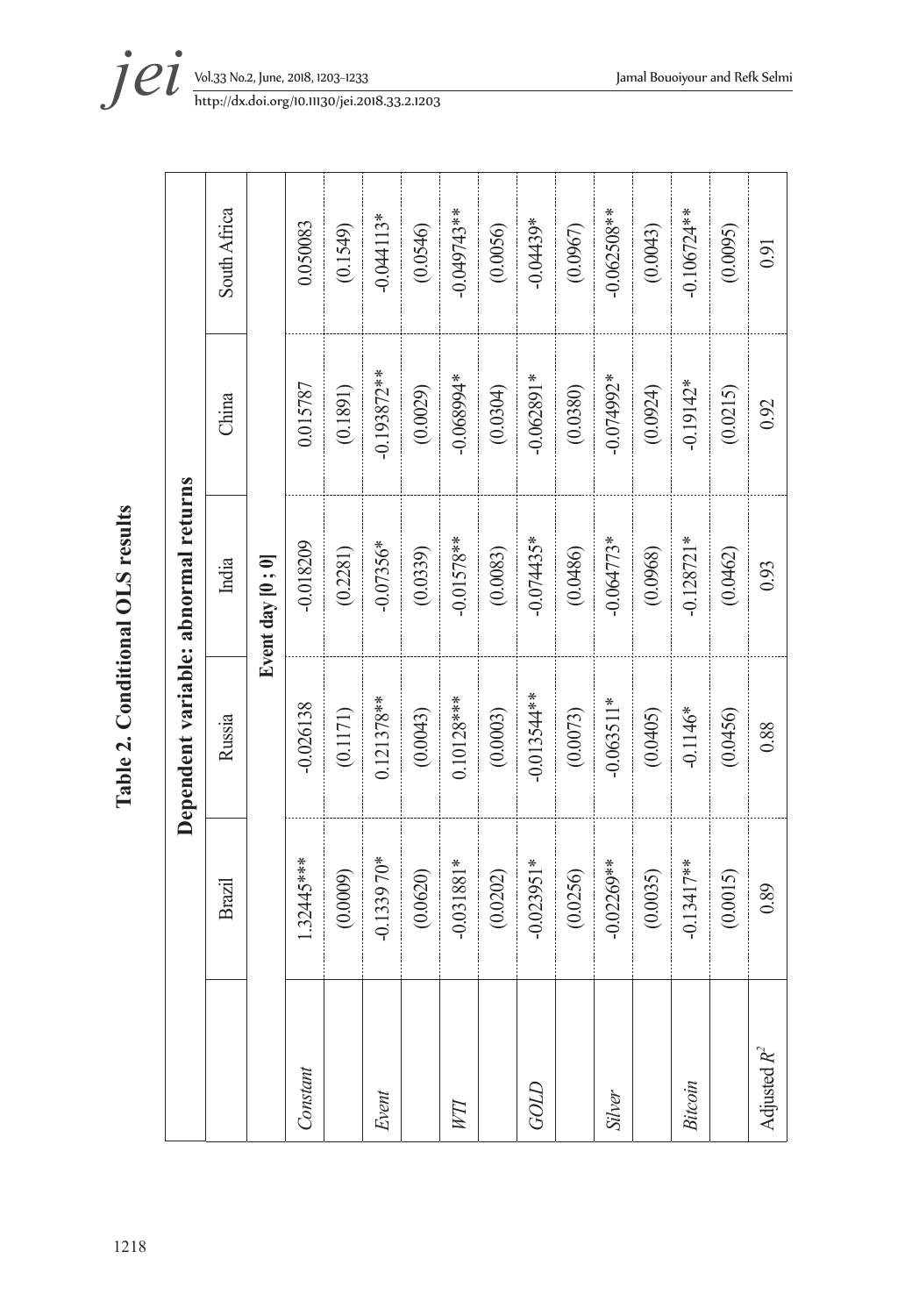|                |               | Dependent variable: abnormal returns                                                                                               |                         |              |              |
|----------------|---------------|------------------------------------------------------------------------------------------------------------------------------------|-------------------------|--------------|--------------|
|                | Brazil        | Russia                                                                                                                             | India                   | China        | South Africa |
|                |               |                                                                                                                                    | Event window $ +1; +5 $ |              |              |
| Constant       | 1.668467*     | 1.581424*                                                                                                                          | $1.26723**$             | 1.14096*     | $1.32945*$   |
|                | (0.0077)      | (0.0218)                                                                                                                           | (0.0015)                | (0.0456)     | (0.0871)     |
| Event          | $-0.169456*$  | $0.141723**$                                                                                                                       | $-0.0687***$            | $-0.18282*$  | $-0.069619*$ |
|                | (0.0391)      | (0.0020)                                                                                                                           | (0.0007)                | (0.0367)     | (0.0707)     |
| FМ             | $-0.059222**$ | $0.100776*$                                                                                                                        | $-0.08012**$            | $-0.037125*$ | $-0.02473**$ |
|                | (0.0067)      | (0.0638)                                                                                                                           | (0.0023)                | (0.0282)     | (0.0043)     |
| $GOLD$         | $-0.059454*$  | $-0.075213*$                                                                                                                       | $-0.0684***$            | $-0.110881*$ | $-0.12243**$ |
|                | (0.0279)      | (0.0955)                                                                                                                           | (0.0001)                | (0.0782)     | (0.0079)     |
| <b>Silver</b>  | $-0.03145*$   | $-0.236306*$                                                                                                                       | $-0.064791*$            | -0.05489**   | $-0.020562*$ |
|                | (0.0139)      | (0.0140)                                                                                                                           | (0.0577)                | (0.0096)     | (0.0351)     |
| Bitcoin        | $-0.119422$   | $-0.098422**$                                                                                                                      | $-0.143359*$            | $-0.14763**$ | $-0.066735*$ |
|                | (0.3617)      | (0.0014)                                                                                                                           | (0.0140)                | (0.0064)     | (0.0875)     |
| Adjusted $R^2$ | 0.91          | 0.94                                                                                                                               | 0.90                    | 0.91         | 0.89         |
|                |               | (Note) This table depicts the Trump's impacts on BRICS abnormal returns. All regressions are controlled for heteroskedasticity and |                         |              |              |

the *p*-values are given in parentheses. ∗ , ∗∗ ,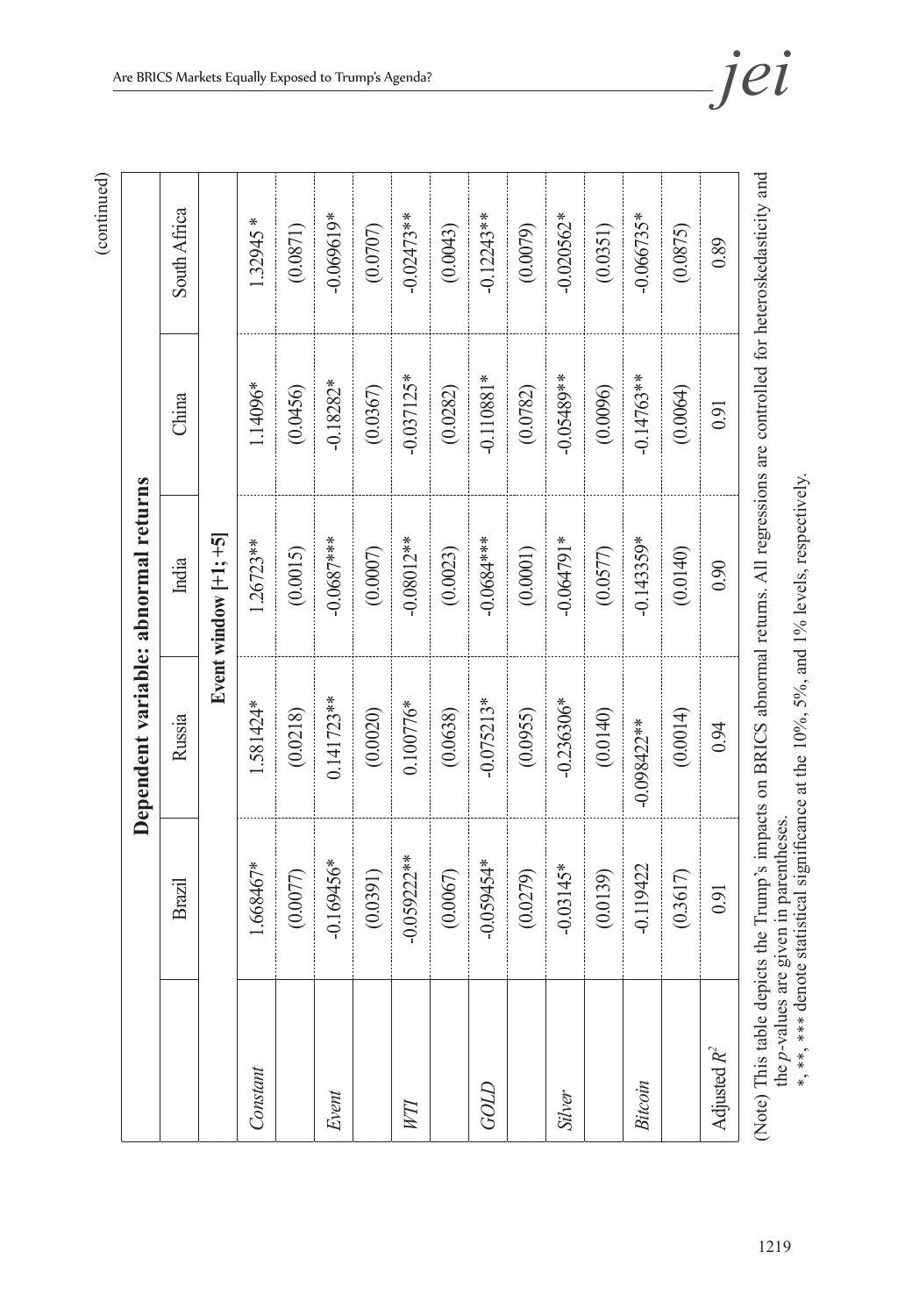## **B. Intention votes results**

A consideration of the intention votes through social media, search engine queries and public opinion polls as indicators of markets' beliefs regarding the United States election (Table 3) revealed that the results *were robust*. In particular, *Google Trends* statistically and negatively affected Brazilian, Indian, Chinese, and South African shares, while it exerted a positive impact on the Russian stocks. With the exception of Brazil, similar results were found when using *Twitter* hashtags and polling data.

|                |               | Dependent variable: stock returns             |              |                |              |
|----------------|---------------|-----------------------------------------------|--------------|----------------|--------------|
|                | <b>Brazil</b> | Russia                                        | India        | China          | South Africa |
|                |               | <b>Stock Market Returns and Google trends</b> |              |                |              |
| Constant       | $0.763241**$  | $0.662156**$                                  | 0.853594*    | 0.271307       | $0.00345***$ |
|                | (0.0065)      | (0.0059)                                      | (0.0739)     | (0.1680)       | (0.0007)     |
| Google Trends  | $-0.13456$    | $0.176446**$                                  | $-0.108786*$ | $-0.180459$    | $-0.01234*$  |
|                | (0.2451)      | (0.0052)                                      | (0.0400)     | (0.2558)       | (0.0156)     |
| Adjusted $R^2$ | 0.83          | 0.81                                          | 0.82         | 0.85           | 0.83         |
|                |               | <b>Stock Market Returns and Twitter</b>       |              |                |              |
| Constant       | 1.116414*     | 1.347377*                                     | 1.19710*     | $1.565629**$   | 1.491338*    |
|                | (0.0425)      | (0.0905)                                      | (0.0819)     | (0.0096)       | (0.0315)     |
| Twitter        | $-0.168191*$  | $0.153365**$                                  | $-0.077745*$ | $-0.14438$ *** | $-0.085861*$ |

**Table 3. Unconditional OLS results: stock returns**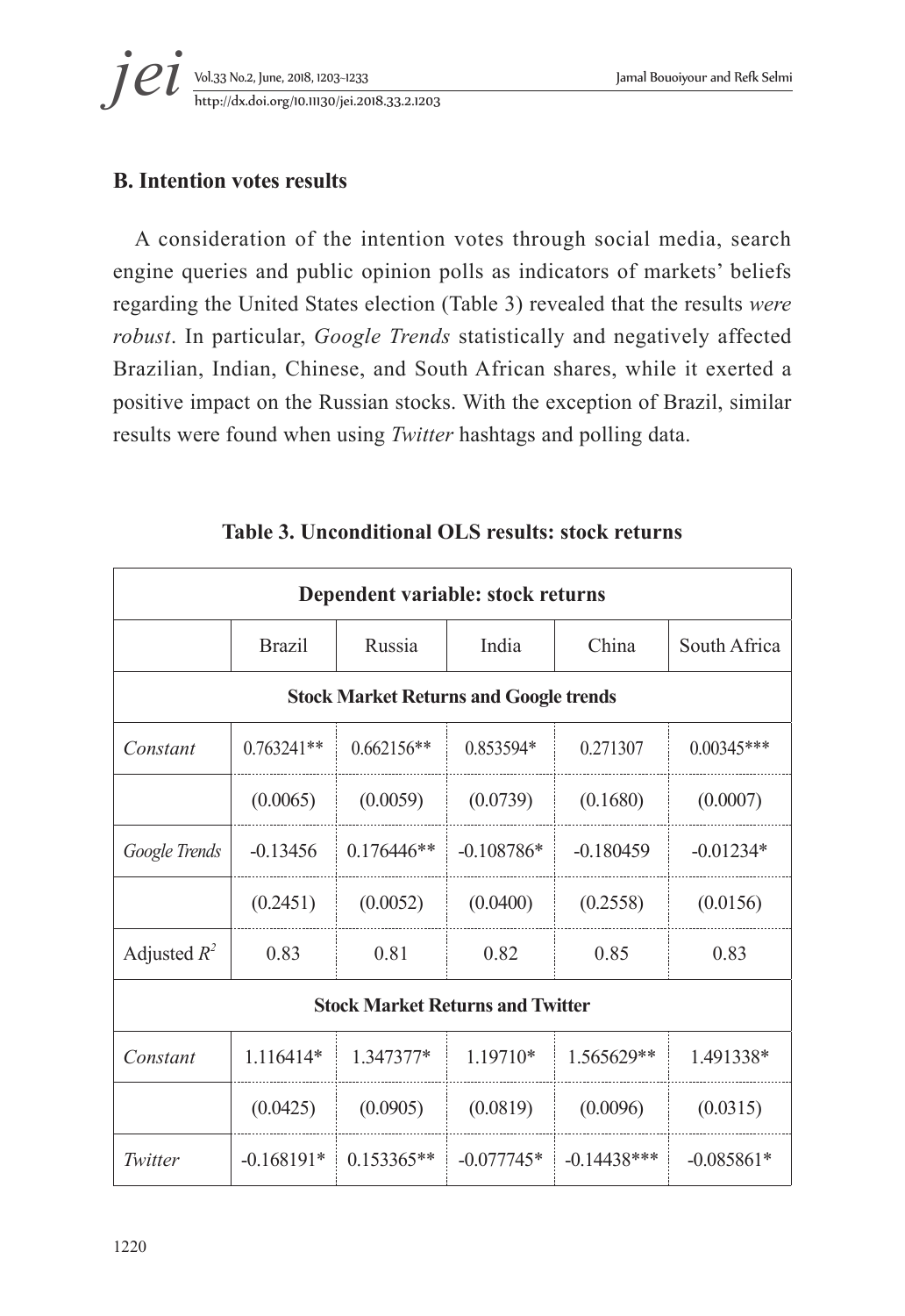

(continued)

|                |               | Dependent variable: stock returns       |              |             |               |
|----------------|---------------|-----------------------------------------|--------------|-------------|---------------|
|                | <b>Brazil</b> | Russia                                  | India        | China       | South Africa  |
|                |               | <b>Stock Market Returns and Twitter</b> |              |             |               |
|                | (0.0556)      | (0.0091)                                | (0.0806)     | (0.0001)    | (0.0527)      |
| Adjusted $R^2$ | 0.89          | 0.86                                    | 0.85         | 0.79        | 0.85          |
|                |               | <b>Stock Market Returns and polls</b>   |              |             |               |
| Constant       | $0.141563*$   | $0.175537**$                            | 0.110998     | 0.033970    | 0.021178      |
|                | (0.0749)      | (0.0091)                                | (0.8754)     | (0.1620)    | (0.2743)      |
| polls          | 0.119329      | $0.127439*$                             | $-0.07988**$ | $-0.16188*$ | $-0.09128***$ |
|                | (0.2670)      | (0.0425)                                | (0.0082)     | (0.0202)    | (0.003)       |
| Adjusted $R^2$ | 0.85          | 0.82                                    | 0.84         | 0.88        | 0.86          |

(Note) This table depicts the impacts of the intention votes on BRICS stock returns. All regressions are controlled for heteroskedasticity and the *p*-values are given in parentheses.

∗, ∗∗, ∗∗∗ denote statistical significance at the 10%, 5% and 1% levels, respectively.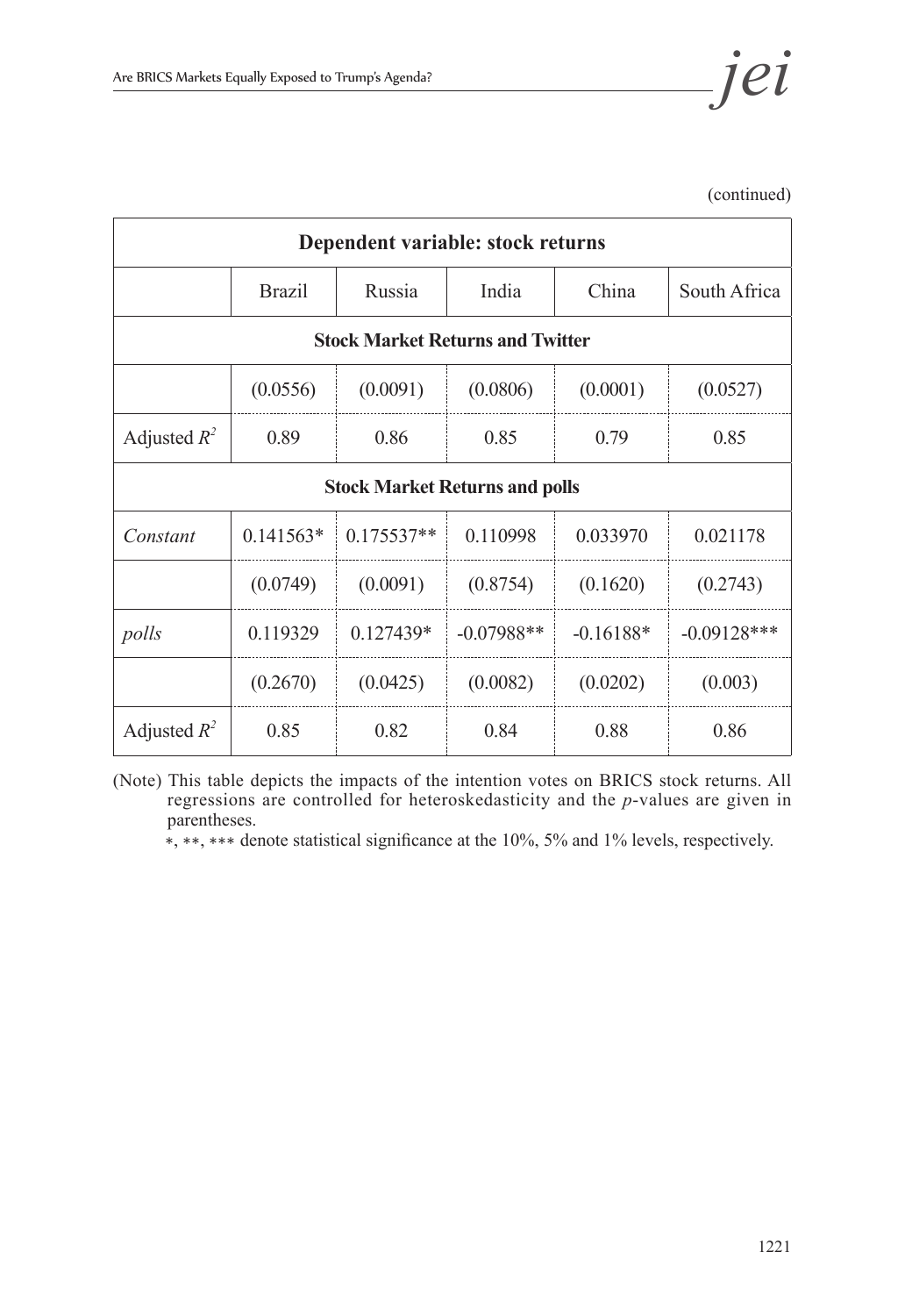

The results of the effect of intention votes on the stock returns while considering the control variables are illustrated in Table 4. Whatever public opinions proxies were employed, that is, *Google Trends*, *Twitter* or *polls*, it was found that the BRICS markets were not equally vulnerable to Trump's victory. Only Russia appeared to gain from the outcome of the United States election. The additional explanatory variables also exerted similar effects. *WTI* had a positive impact on the oil exporting country, namely, Russia while its effect on the oil importing countries appeared to be negative, which was highly expected. *Gold* and *Silver* affected the BRICS stock returns negatively, thus, highlighting their feasibility to serve as a safe haven during a period of upheaval. Bitcoin was shown to be negatively correlated with stock returns, thus, indicating its safe haven and hedging capabilities. The employment of polls was less useful than social media and search engine queries. In particular, the results revealed that market sentiment reflected in search engine queries and individual text messages played a significant role in assessing the responses of BRICS stock markets to the United States election. In light of the ubiquity of social media data and the ability to deal with a large volume of data, the use of this kind of data appears to be an interesting field for future studies on the effects of economic and political events. On the contrary, some polls' coefficients appeared to be insignificant; in particular, Brazil in the unconditional analysis and South Africa in the conditional investigation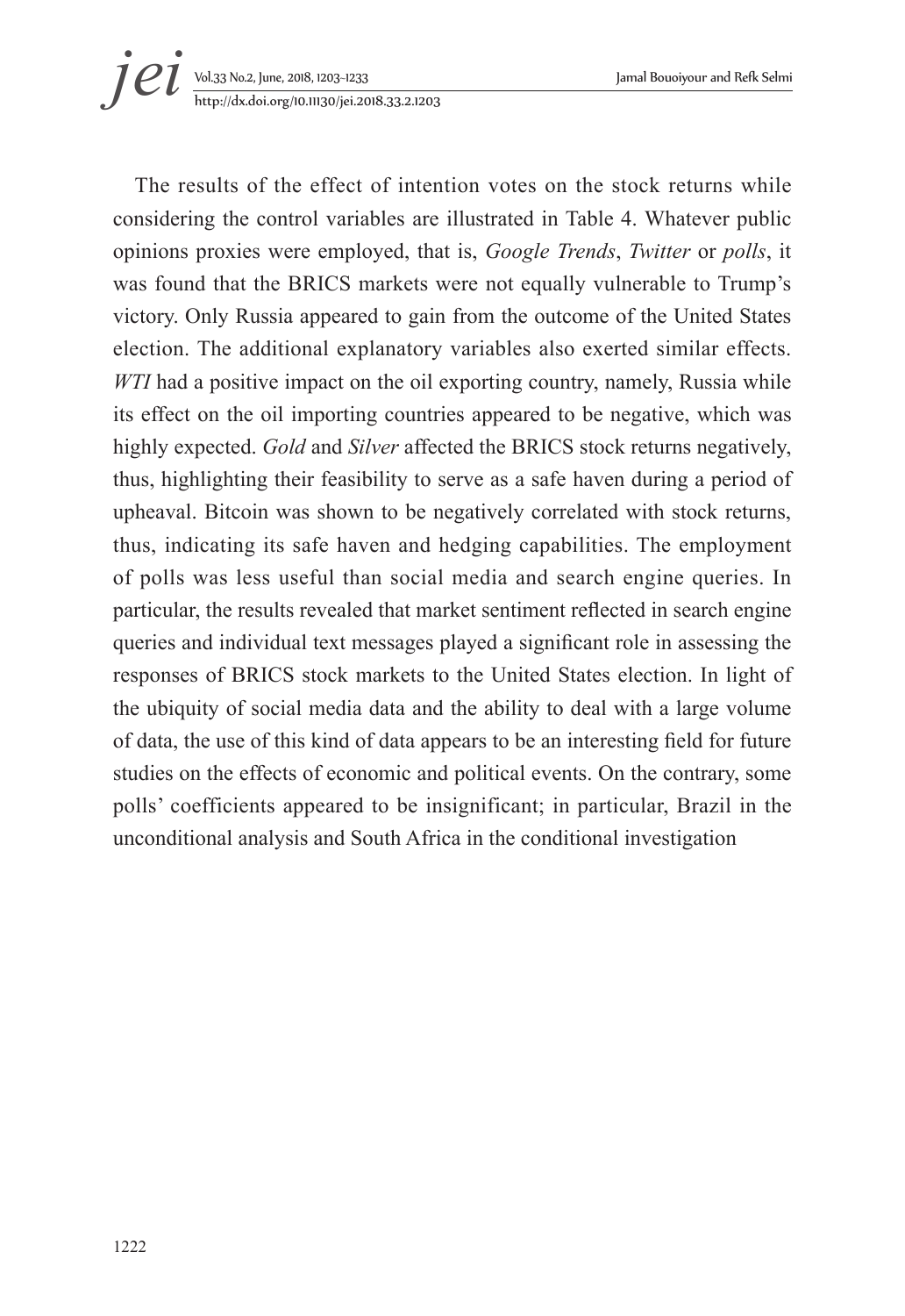| Ĭ                 |  |
|-------------------|--|
| J<br>くらく          |  |
| $\frac{1}{4}$     |  |
| ֜֩֘֩֩֩֩<br>֧֓֜    |  |
| י<br>ו<br>$\zeta$ |  |
|                   |  |

|                |               | Dependent variable: stock returns |                                               |               |               |  |
|----------------|---------------|-----------------------------------|-----------------------------------------------|---------------|---------------|--|
|                | Brazil        | Russia                            | India                                         | China         | South Africa  |  |
|                |               |                                   | <b>Stock Market Returns and Google trends</b> |               |               |  |
| Constant       | 1.19873*      | 1.166422*                         | 1.531872                                      | 1.133039*     | 1.896641**    |  |
|                | (0.0200)      | (0.0111)                          | (0.2447)                                      | (0.0309)      | (0.0030)      |  |
| Google Trends  | $-0.163564*$  | $0.135711**$                      | $-0.10499*$                                   | $-0.158649**$ | $-0.098390*$  |  |
|                | (0.0621)      | (0.0058)                          | (0.0330)                                      | (0.0025)      | (0.0835)      |  |
|                | $-0.168227*$  | $0.101875***$                     | $-0.050940*$                                  | $-0.102084**$ | $-0.054893*$  |  |
|                | (0.0599)      | (0.0086)                          | (0.0465)                                      | (0.0014)      | (0.0216)      |  |
| GOLD           | $-0.092015**$ | $-0.083335*$                      | $-0.1162***$                                  | $-0.142460*$  | $-0.199722*$  |  |
|                | (0.0091)      | (0.0116)                          | (0.0008)                                      | (0.0497)      | (0.0343)      |  |
| Silver         | $-0.04321***$ | $-0.03214**$                      | $-0.054678*$                                  | $-0.072341**$ | $-0.034521**$ |  |
|                | (0.0009)      | (0.0054)                          | $(-0.0311)$                                   | (0.0064)      | (0.0055)      |  |
| Bitcoin        | $-0.10543*$   | $-0.09653**$                      | $-0.132452*$                                  | $-0.142456*$  | $-0.097632*$  |  |
|                | $(-0.0674)$   | (0.0081)                          | $(-0.0510)$                                   | (0.0431)      | (0.0389)      |  |
| Adjusted $R^2$ | 0.88          | 0.90                              | 0.87                                          | 0.86          | 0.89          |  |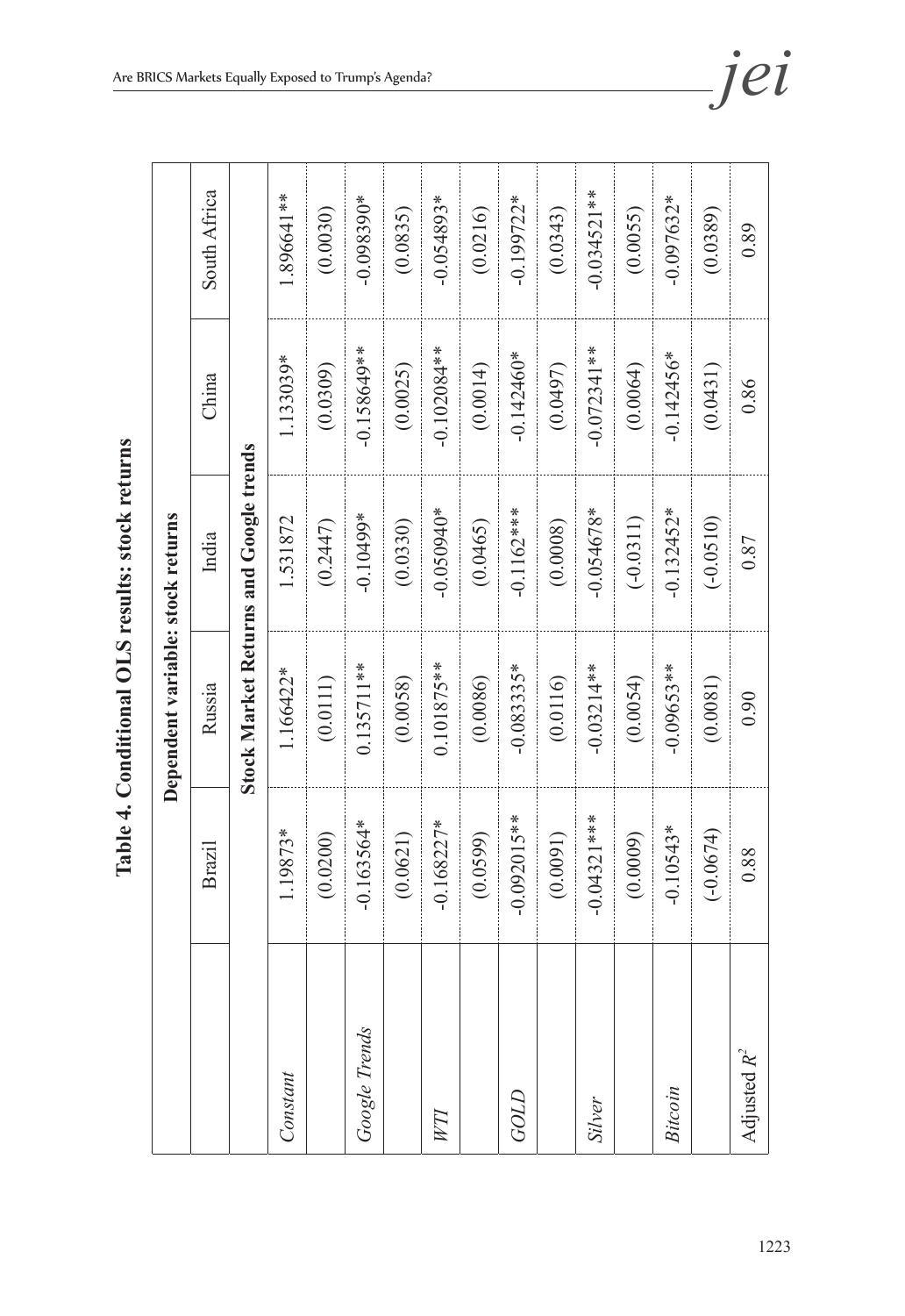|                |              |                                         |               |               | (continued)   |
|----------------|--------------|-----------------------------------------|---------------|---------------|---------------|
|                |              | Dependent variable: stock returns       |               |               |               |
|                | Brazil       | Russia                                  | India         | China         | South Africa  |
|                |              | <b>Stock Market Returns and Twitter</b> |               |               |               |
| Constant       | 1.25881**    | 1.49428*                                | 1.53943**     | 1.626058**    | $1.702818*$   |
|                | (0.0097)     | (0.0187)                                | (0.0081)      | (0.0017)      | (0.0185)      |
| Twitter        | $-0.160209*$ | $0.121423*$                             | $-0.086845*$  | $-0.174548*$  | $-0.09235*$   |
|                | (0.0616)     | (0.0138)                                | (0.0527)      | (0.0019)      | (0.0886)      |
| WП             | $-0.150977*$ | $0.101423*$                             | $-0.027995*$  | $-0.079679**$ | $-0.05778***$ |
|                | (0.0142)     | (0.0356)                                | (0.6996)      | (0.0011)      | (0.0009)      |
| GOLD           | $-0.128905*$ | $-0.063101**$                           | $-0.11304**$  | $-0.101694*$  | $-0.181309*$  |
|                | (0.0474)     | (0.0079)                                | (0.0012)      | (0.0428)      | (0.0556)      |
| Silver         | $-0.06432**$ | $-0.057234*$                            | $-0.0467$ *** | $-0.07625**$  | $-0.04693**$  |
|                | (0.0038)     | (0.0679)                                | (0.0000)      | (0.0049)      | (0.0062)      |
| Bitcoin        | $-0.089972*$ | $-0.069432$                             | $-0.11789**$  | $-0.14698***$ | $-0.08721***$ |
|                | (0.0164)     | (0.1520)                                | (0.0013)      | (0.0004)      | (0.0009)      |
| Adjusted $R^2$ | 0.87         | 0.84                                    | 0.88          | 0.90          | 0.92          |

1224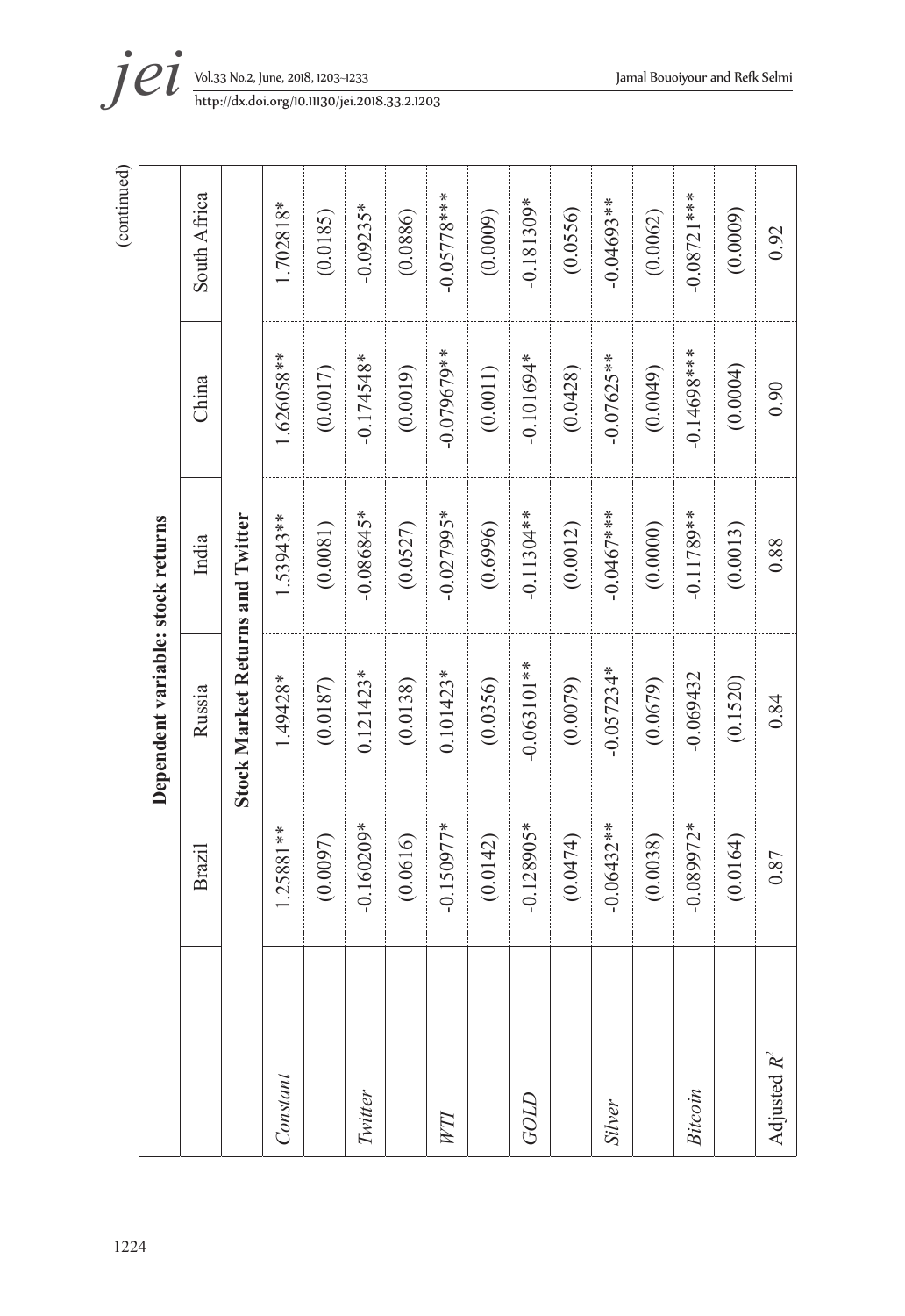|                          |                                                                                                                  | Dependent variable: stock returns |                                       |              |              |
|--------------------------|------------------------------------------------------------------------------------------------------------------|-----------------------------------|---------------------------------------|--------------|--------------|
|                          | Brazil                                                                                                           | Russia                            | India                                 | China        | South Africa |
|                          |                                                                                                                  |                                   | <b>Stock Market Returns and polls</b> |              |              |
| Constant                 | 1.622108**                                                                                                       | 1.60247*                          | 0.895260                              | 1.324009     | $-1.026138$  |
|                          | (0.0075)                                                                                                         | (0.0861)                          | (0.4508)                              | (0.2109)     | (0.1171)     |
| polls                    | $-0.162108*$                                                                                                     | $0.157355***$                     | $-0.109503*$                          | $-0.183970*$ | 0.021178     |
|                          | (0.0163)                                                                                                         | (0.0046)                          | (0.0286)                              | (0.0620)     | (0.2743)     |
| WП                       | $-0.050096*$                                                                                                     | $0.113582**$                      | $-0.075538*$                          | $-0.09188*$  | $-0.071289*$ |
|                          | (0.0995)                                                                                                         | (0.0029)                          | (0.0664)                              | (0.0202)     | (0.0313)     |
| GOLD                     | $-0.080407*$                                                                                                     | $-0.00019$ ***                    | $-0.100618*$                          | $-0.12395*$  | $-0.013544*$ |
|                          | (0.0586)                                                                                                         | (0.0000)                          | (0.0603)                              | (0.0056)     | (0.0703)     |
| Silver                   | $-0.034585*$                                                                                                     | $-0.031015$ **                    | $-0.080618*$                          | $-0.02266$   | $-0.063511*$ |
|                          | (0.0212)                                                                                                         | 0.0018                            | (0.0993)                              | (0.2735)     | (0.0405)     |
| Bitcoin                  | $-0.134585*$                                                                                                     | $-0.129768*$                      | $-0.069454*$                          | $-0.13417**$ | $-0.1146*$   |
|                          | (0.0769)                                                                                                         | (0.0187)                          | (0.0531)                              | (0.0015)     | (0.0456)     |
| Adjusted $R^2$           | 0.77                                                                                                             | 0.79                              | 0.75                                  | 0.72         | 0.69         |
| Note) This table denicts | the impacts of the intention votes on BRICS stock returns. All regressions are controlled for heteroskedasticity |                                   |                                       |              |              |

(Note) This table depicts the impacts of the intention votes on BRICS stock returns. All regressions are controlled for heteroskedasticity and the *p*-values are given in parentheses.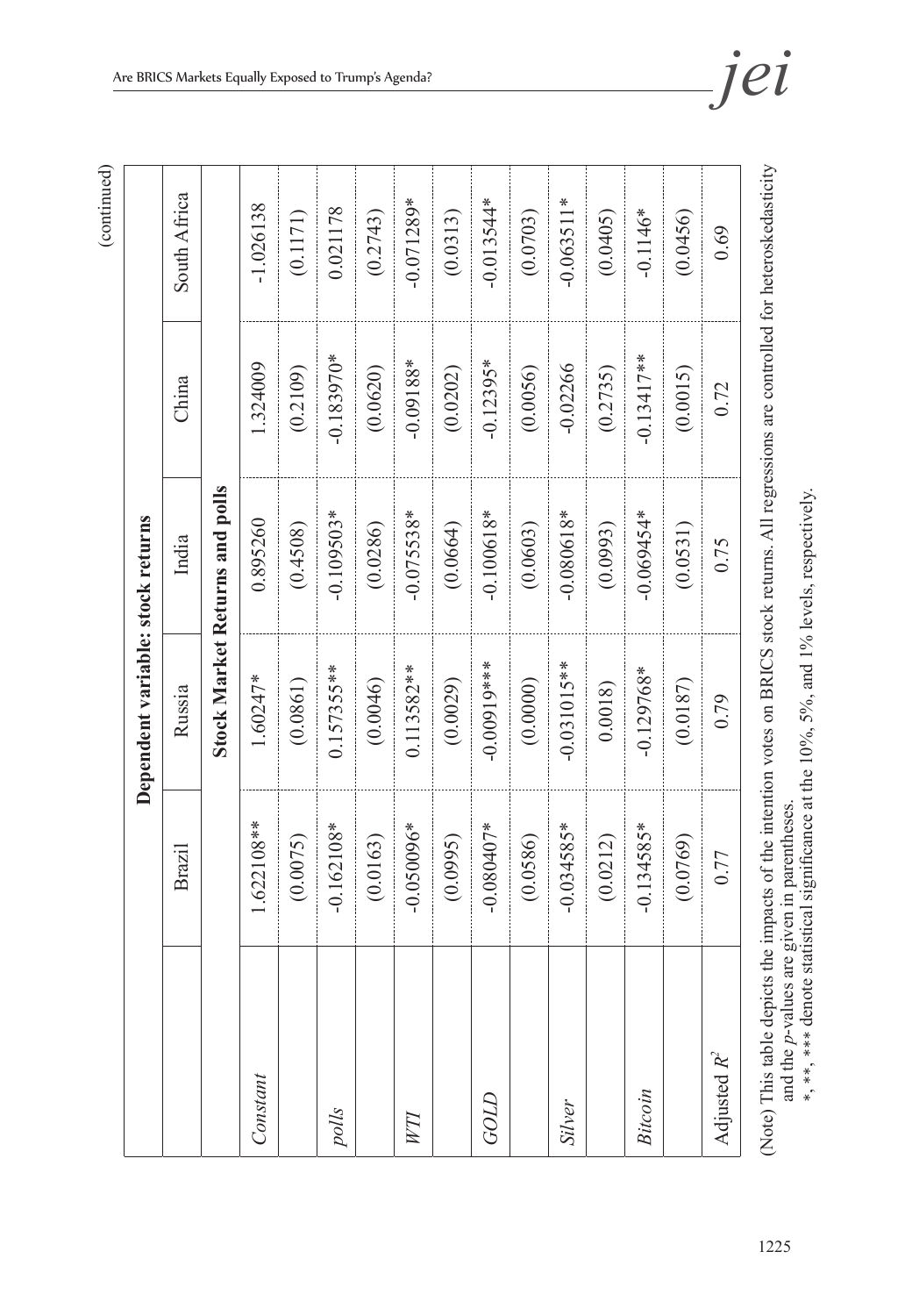

By employing event-study methodology and the regression-based intention votes, the focal linkage for a restricted period that spanned between 31 December 2015 and 31 December 2016 was re-examined. A Two-Stage Least Square (2SLS) technique was also employed to avoid possible endogeneity bias. The results appeared to be fairly robust to changes in the time period and for controlling the endogeneity problem. The same trend is observed among the countries in question. These results are not discussed in this paper because of limited space; however, they are available on request.

## **C. Interpretations**

Even though the emerging markets, in particular, BRICS have as yet not completely dealt with the economic and geopolitical implications of Trump's agenda for world markets, it is evident that the BRICS stock markets are very reactive to the great uncertainty surrounding this event. The results of this study found that the BRICS stock markets were not uniformly exposed to the outcome of the United States presidential election. Trump's win divided BRICS into highly damaged (China and Brazil), moderately threatened (India and South Africa) and benefiting (Russia) markets. *How can we explain these heterogeneous reactions of BRICS markets to Trump's victory in the United States presidential elections?*

The hope for these countries is that the increase in the United States interest rates will be gradual. China may be less concerned because of the decline in the Yuan and the relaxation of credit conditions. Similarly, Russia and Brazil are poised to emerge from recession as a result of the surge in oil and commodity prices. However, Trump's motives related to inflation may force the United States Central Bank to accelerate the move.

China's stock market seems to be the most damaged by Donald Trump's victory. Anxiety was fueled by Trump's provocative words during his campaign when he accused China of being a currency manipulator as well as by his fierce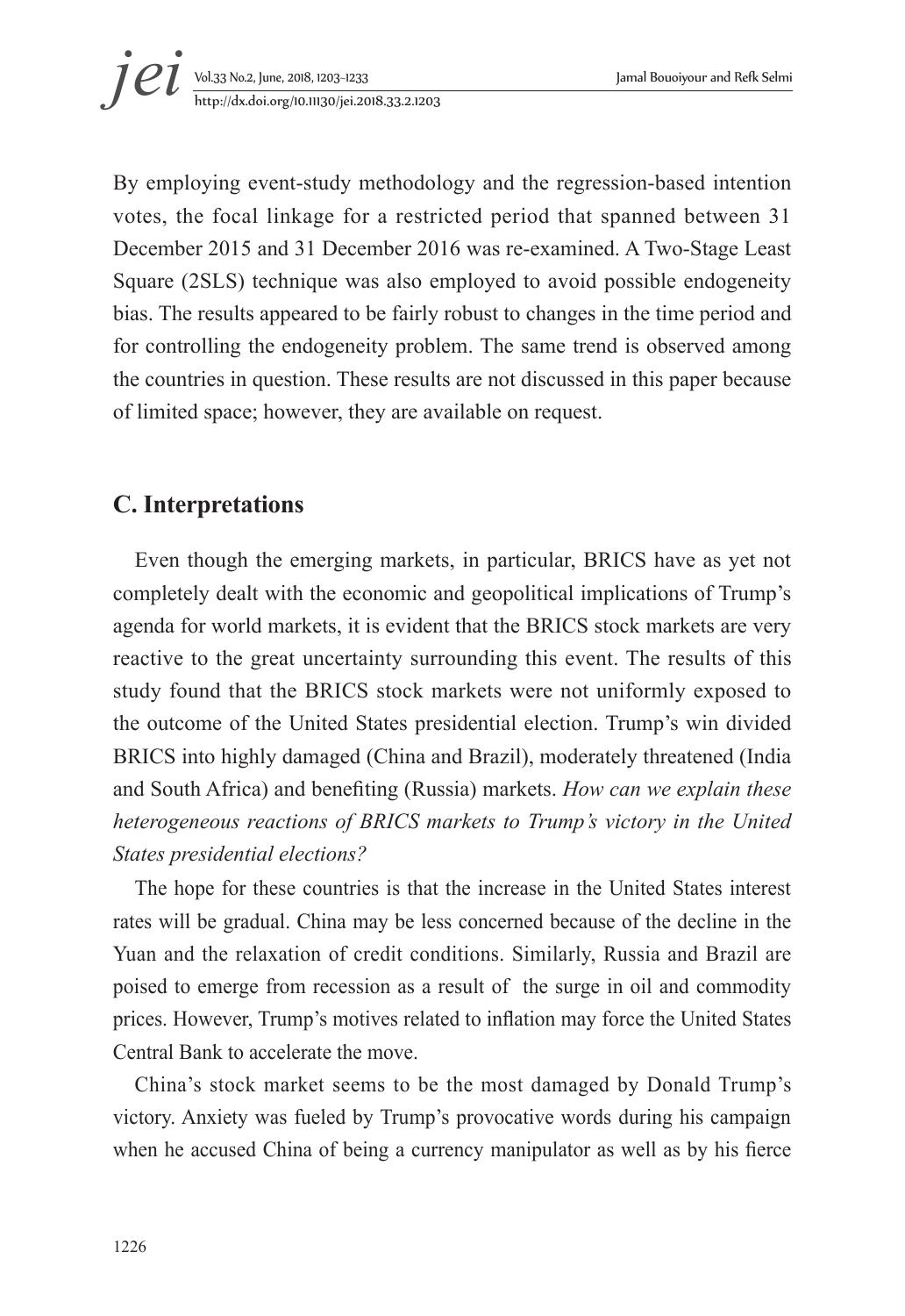protectionist stance, much of which was directed toward China. His protectionist approach could undoubtedly harm the capital and trade flows between the United States and China. It must be stressed that the United States is the largest market for Chinese exports, accounting for approximately 20 percent of the global exports. Therefore, by imposing a 45 percent tariff on Chinese imports to the United States as Trump advocated in his campaign would constitute a serious risk for the Chinese economy. This aggressive United States trade policy could result in China's growth substantially slowing down together with a loss of manufacturing jobs. Trump's economic agenda to cut China's huge trade surplus with the United States would damage shares involved in Chinese exports.

Some emerging countries that are often indebted to the United States dollar including Brazil and South Africa are heavily dependent on foreign capital. The strength of the dollar and the rise in the interest rate on the bond market are likely to prompt massive capital outflows to the United States. It is noteworthy that developed countries tend to become more protectionist. The uncertainty is greater as no one knows whether the United States elect-president will transform his protectionist threats into a reality. Trump's anti-trade rhetoric aimed at imposing 35 and 45 percent tariffs on some products imported could be counterproductive because of the risk of factors including the exacerbation of currencies competition, strong appreciation of the dollar and extreme inflation pressures. Furthermore, the United States is one of the South African biggest export destinations: a hike in import costs will threaten South Africa's economy. However, the uncertainty, which resulted from Trump's victory, is good for the gold price; investors tend to favor this metal in periods of upheaval. As one of the world's dominant gold producers, South Africa will benefit from the confidence in gold as a hedge or safe haven. Brazil, as a commodity-dependent country, seems also poised to emerge from recession as a result of the surge in oil and commodity prices.

Trump's victory has also had a detrimental effect on India's stock market. It was expected that high import tariffs would have an adverse effect on its economy,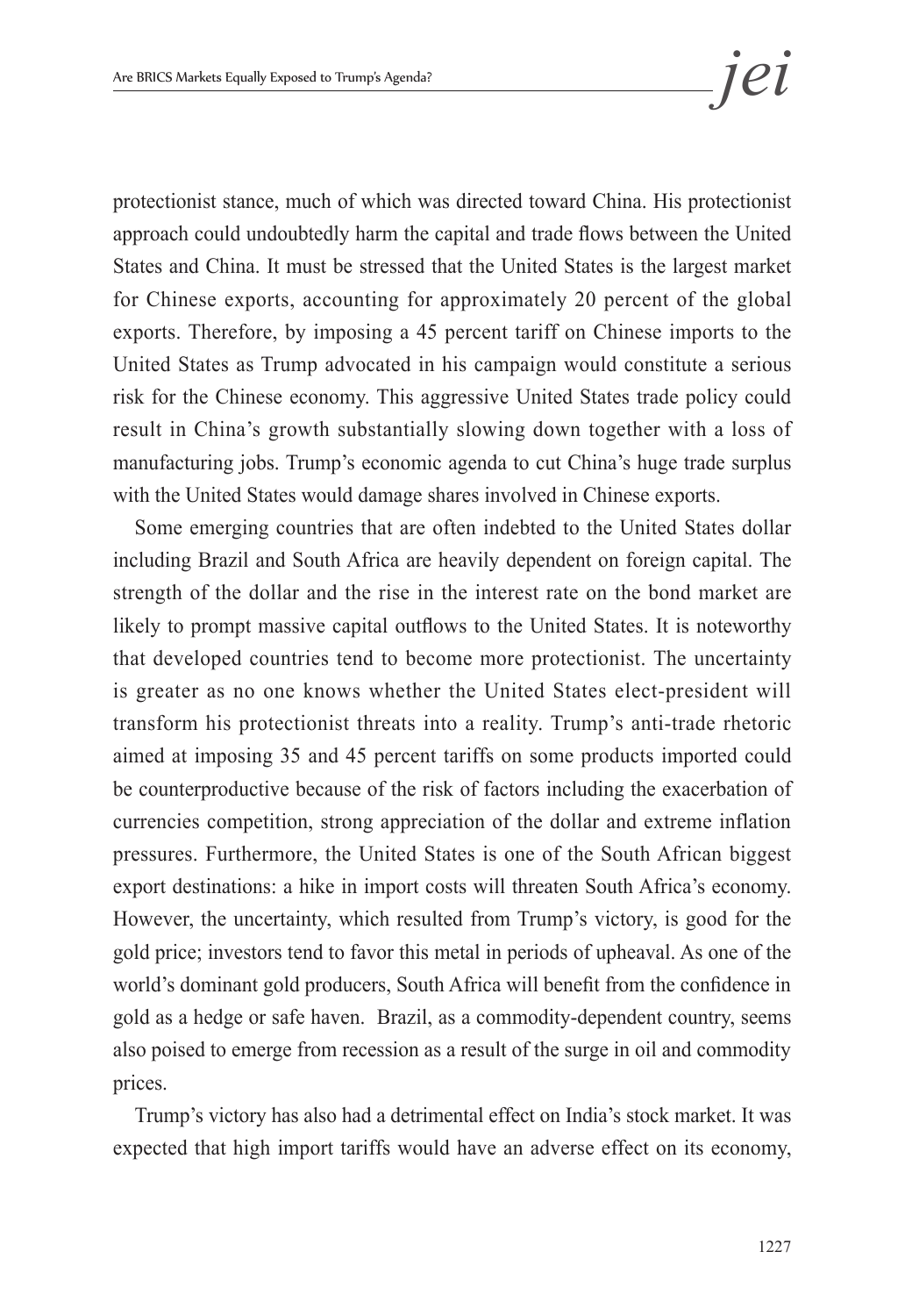especially with the resulting extreme volatility of its currency against the dollar. However, India has relatively low external financing needs, is not largely dependent on exports and its macro-economic parameters appear relatively stronger. Thus, it is insulated from the untoward shocks that may have a negative effect on the rest of BRICS markets.

The Russian shares benefited noticeably from the announcement of Trump's victory. The positive market reaction may partly have reflected hopes that the sanctions against Russian companies because of the Crimean crisis would be eased or lifted. With Trump in the White House, Russian investors are betting that the strained United States-Russia relationship may start improving because of the president-elect's affinity toward President Vladimir Putin. Furthermore, Trump has been keen to stimulate the commodity production of the United States such as oil, gas and coal; therefore, some anticipated that the United States presidential elections would place a constraint on a rise in commodity prices and benefit the biggest energy producers such as Russia.

## **V. Conclusions**

Since Trump's victory in the United States presidential election, analysts have asked questions on how and to what extent the uncertainty surrounding this unexpected outcome would affect the world markets, and which markets would suffer and benefit under Trump's administration. The purpose of this study was to offer answers to these questions by examining the BRICS stock markets. By employing event-study methodology and voter intentions in the United States elections-based social media, search engine queries and public opinion polls, it was revealed that the BRICS equities were not equally affected by Trump's victory. Two main groups were classified as a result of regression analyses; various markets, namely, China, Brazil, India, and South Africa were affected negatively while others, in particular, Russia benefited.

To generalize, the worst-performing markets were those who had loaned dollars, expecting the United States dollar to depreciate over time. Furthermore, markets were adversely affected by Donald Trump's neo-mercantilist attitude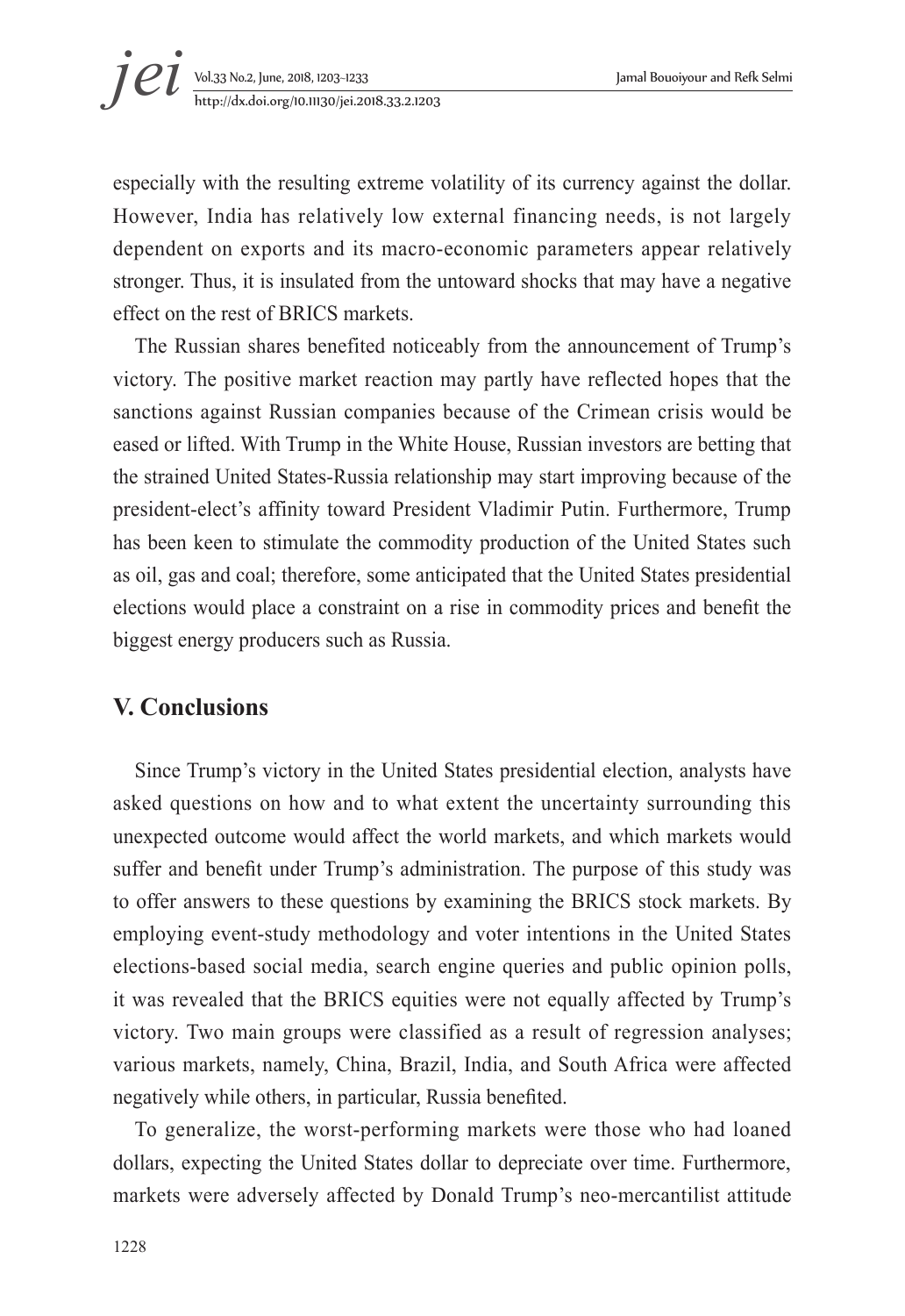and protectionist rhetoric; specifically, his threats to impose a 45 percent duty on Chinese imports to the United States so as to make it easier for United States companies to compete. This, in turn, resulted in fears of a currency war with China and had a detrimental effect on all companies that sent work from the United States overseas. The Russian market, by contrast, benefited from the unexpected outcome of the United States election because of Republican candidate's attitude toward Putin during the campaign and Trump's suggestions to improve United States' relationship with Russia. However, Russia faces enormous challenges that may affect its economy such as a lack of diversification, that is, its heavy dependency on commodities. Under such circumstances, Donald Trump's victory is not expected to solve Russia's serious economic problems.

In brief, Trump's agenda has varying economic and geopolitical implications. For instance, the Trump's negative stance toward China might be used politically by Chinese leaders to stoke nationalism and declare the culpability of United States government rather than Chinese authorities. This is a scenario the Obama administration wanted to circumvent. Brazil, India, and South Africa should also carefully assess what new geopolitical risks may emerge with the more confrontational Trump foreign policy toward countries like China or Russia, with which these countries have strong economic commitments.

*Received 25 January 2018, Revised 28 March 2018, Accepted 21 April 2018*

## **References**

Akmedov, A., and Ekaterina, Z., "Opportunistic Political Cycles: Test in the Young Democracy Setting." *Quarterly Journal of Economics* 119(4), (2004): 1301-1338.

Balcilar, M., R. Demirer, and Hammoudeh, S., "What Drives Herding in Oil-Rich, Developing Stock Markets? Relative Roles of Own Volatility and Global Factors. " *North American Journal of Economics and Finance* 29, (2010): 418–440.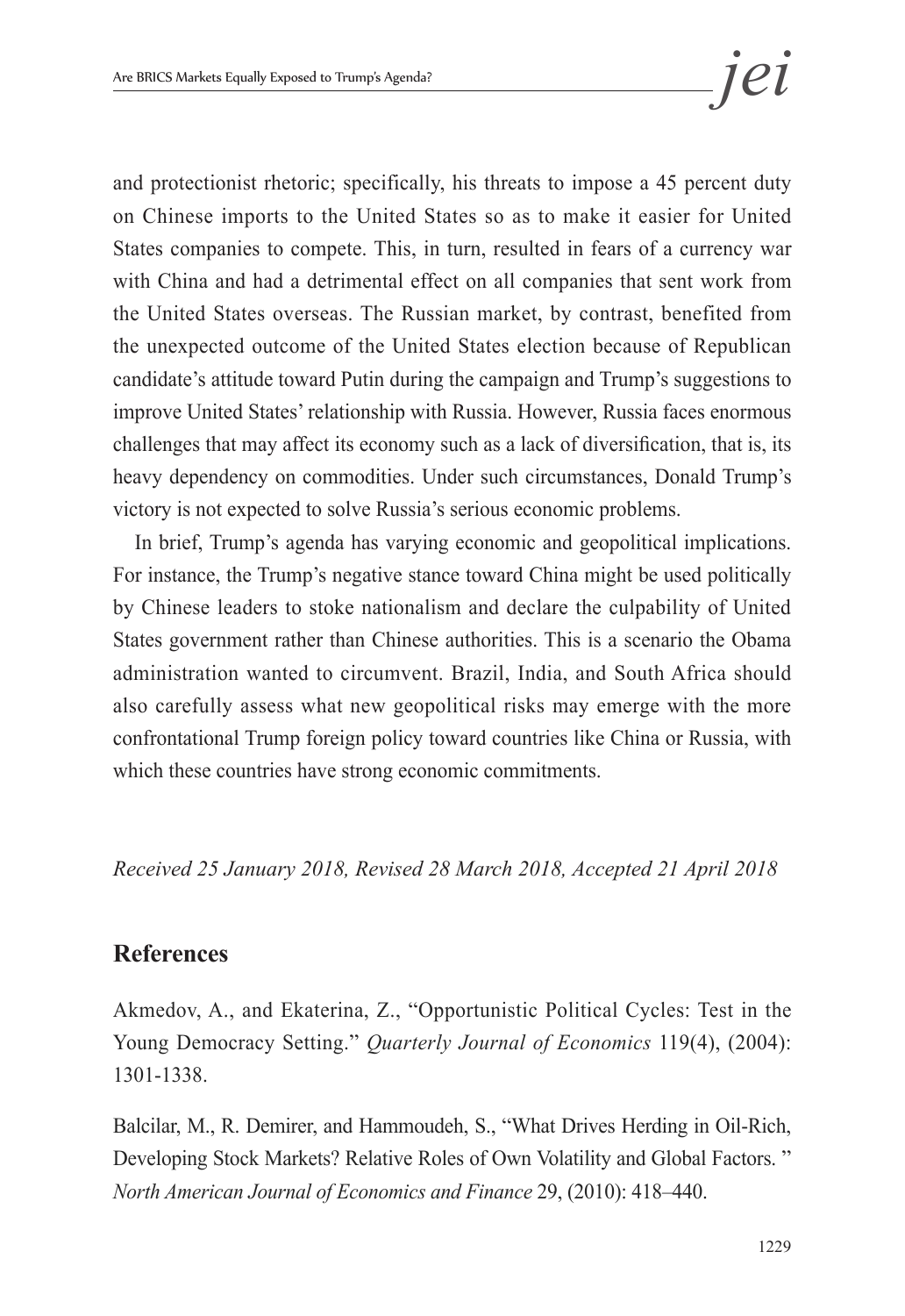Baur, D. G. and Lucey, B. M., "Is Gold a Hedge or a Safe Haven? An Analysis of Stocks, Bonds and Gold." *The Financial Review, Eastern Finance Association,*  45(2), (2010): 217–229.

Baur, D.G. and McDermott, T.K., "Is gold a safe haven? International evidence. " *Journal of Banking and Finance 34,* (2010): 1886-1898.

Bloom, N., "The Impact of Uncertainty Shocks." *Econometrica,* 77 (3), (2009): 623–685.

Bloom, N., Max, F., Nir, J., "Itay S-E., and Stephen J-T., Really Uncertain Business Cycles." National Bureau of Economic Research Working Paper n° 18245. (2012)

Bouoiyour, J., and Selmi, R., "Can Bitcoin be a viable solution to Greece's debt crisis? The role of social media networks." Working paper, CATT, University of Pau. (2015)

Bouoiyour, J., and Selmi, R., "Does Trump's election victory divide US stock market into winners and losers?" Working paper, CATT, University of Pau. (2016a)

Bouoiyour, J., and Selmi, R. "Brexit concerns, UK and European equities: A loselose scenario?" Economics Bulletin, 36(3), (2016b): 1686-1693.

Bouoiyour, J., Selmi, R., Tiwari, A-K. and Olayeni, O-R., "What drives Bitcoin price?" Economics Bulletin, 36(2), (2016): 843-850.

Brogaard, J., and Detzel, A., "The asset-pricing implications of government economic policy uncertainty." Manage. Sci. 61(1), (2015): 3–18. doi: 10.1287/ mnsc.2014. 2044.

Brown, S.J. , Warner, J.B., "Using daily stock returns: the case of event studies." *Journal of Financial Economics* 14 (1),(1985): 3–31.

Canes-Wrone, and Jee-Kwang, P. "Electoral Business Cycles in OECD Countries. " *American Political Science Review* 106(1), (2012): 103-122.

Canes-Wrone, and Jee-Kwang, P. "Elections, Uncertainty, and Irreversible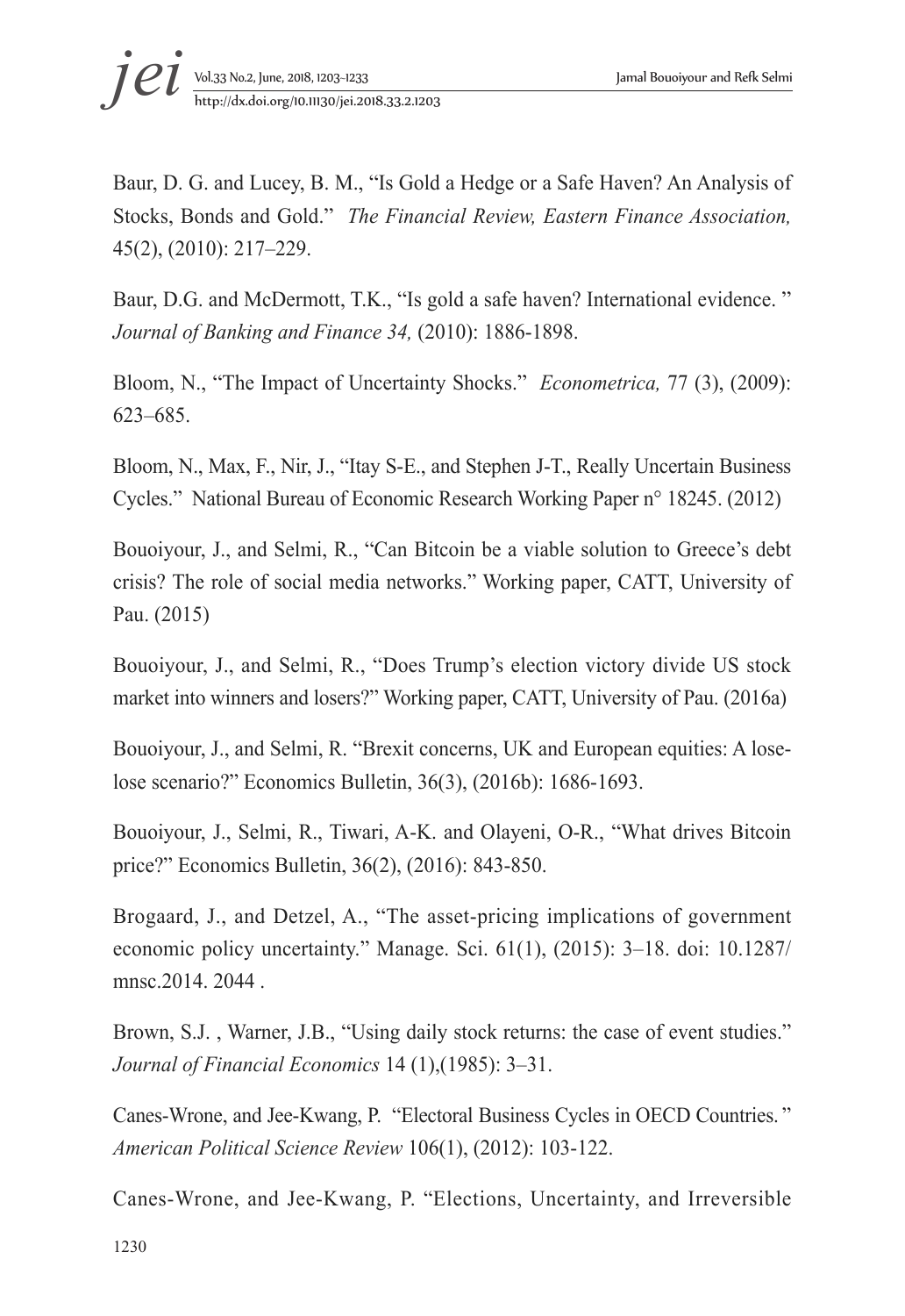Investment. " *British Journal of Political Science* 44(1), (2014): 83-106.

Cesa-Bianchi, A., "Pesaran, M., and Rebucci, A., Uncertainty and economic activity: A global perspective. " *CESifo Working Paper Series* n°4736 (2014)

Dodd, P., and Warner, J.B., "On corporate governance: a study of proxy contests." *J. Financ. Econ*. 11 (1–4), (1983): 401–438.

Hood, M., and Malik, F., "Is Gold the Best Hedge and a Safe Haven under Changing Stock Market Volatility?" *Review of Financial Economics* 22, (2013): 47–52.

IMF, IMF Sees Subdued Global Growth, Warns Economic Stagnation Could Fuel Protectionist Calls Accessed October 16,2016. http://www.imf.org/en/News/ Articles/2016/10/03/AM2016-NA100416-WEO

Jurado, K., Sydney C. Ludvigson, and Serena Ng. "Measuring Uncertainty." American Economic Review 2015, 105(3), (2015) 1177–1216.

Kim, H. and J. Mei, "What makes the stock market jump? An analysis of political risk on Hong Kong market returns", *Journal of International Money and Finance*, 20, (2001): 1003-1016.

Mishra, P. K., Das, J. R., and Mishra, S. K. "Gold price volatility and stock market returns in India." *American Journal of Scientific Research*, (2010): 47-55.

Mitchell, A., T. Rosenstiel and L. Christian, "What Facebook and Twitter Mean for News." Pew Research Center, Annual Report on *American Journalism*. (2012)

Pantzalis, C., Stangeland, D.A., Turtle, H.J., "Political elections and the resolution of uncertainty: the international evidence.." J. Banking Finance 24 (10), 1575– 1604 doi: 10.1016/S0378-4266(99)0 0 093-X. (2000)

Pastor, L., Veronesi, P., "Uncertainty about government policy and stock prices." J. Finance 67 (4), 1219–1264. doi: 10.1111/j.1540-6261.2012.01746.x (2012)

Schiereck, D., Florian K., and Kolaric, S., Brexit: (Not) another Lehman moment for banks? Finance Research Letters (in press) (2016)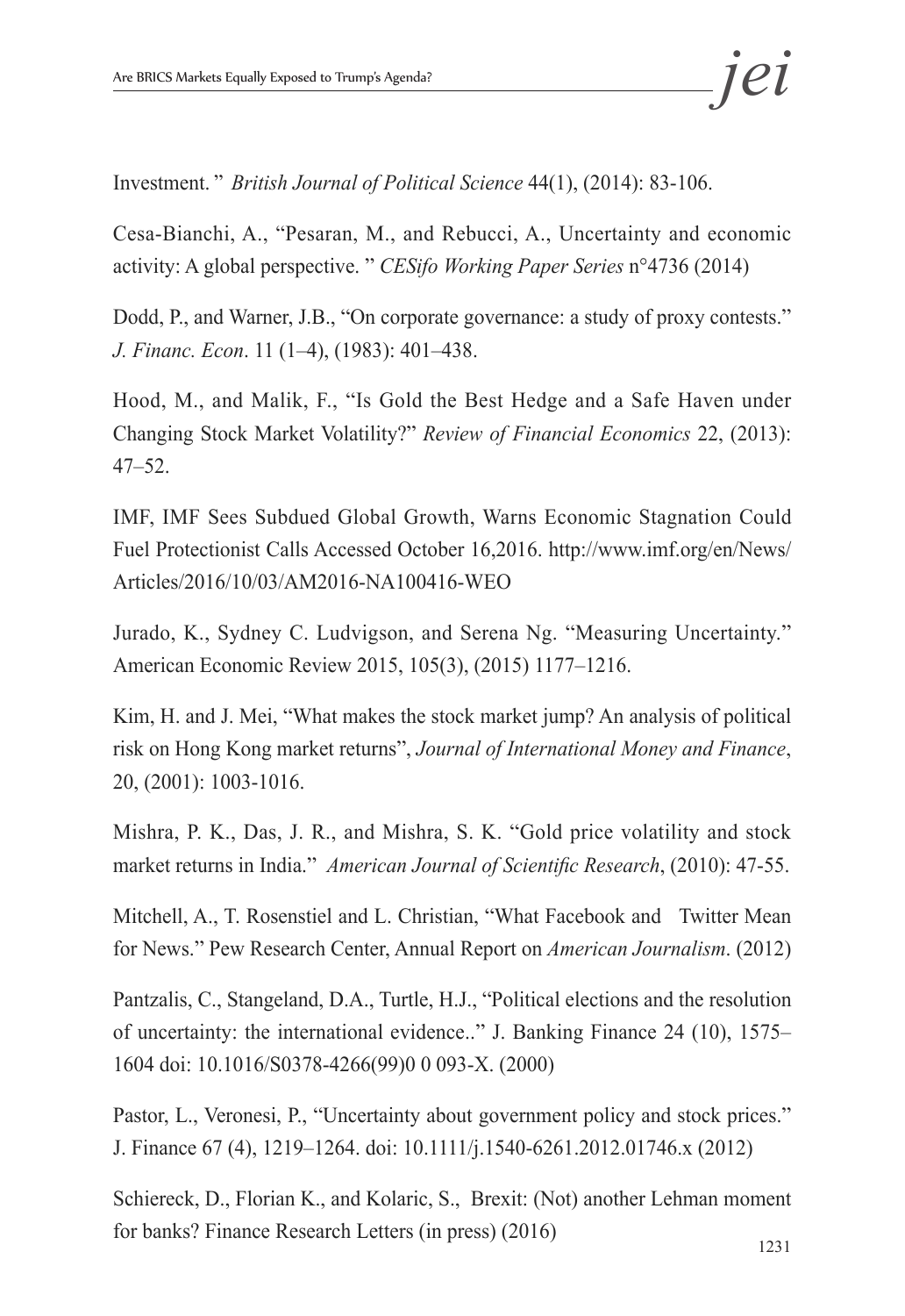

# **Appendices**

## **Appendix 1 : The US presidential election projections**

(A year at the polls)



<sup>(</sup>Source) Real Clear Politics.

#### **Appendix 2 : A brief overview about the intention votes data**

The data related to the indicators of intention votes toward Trump (*Google Trends, Twitter and Polls*) were collected manually from the following sources :

First, we used *Google Trends* which is an online tool that enables to observe how the keywords 'Trump' and '2016 US presidential election' have been queried over the period under study.

• For the keyword 'Trump', the data is available at :

https://trends.google.fr/trends/explore?date=all&q=Trump